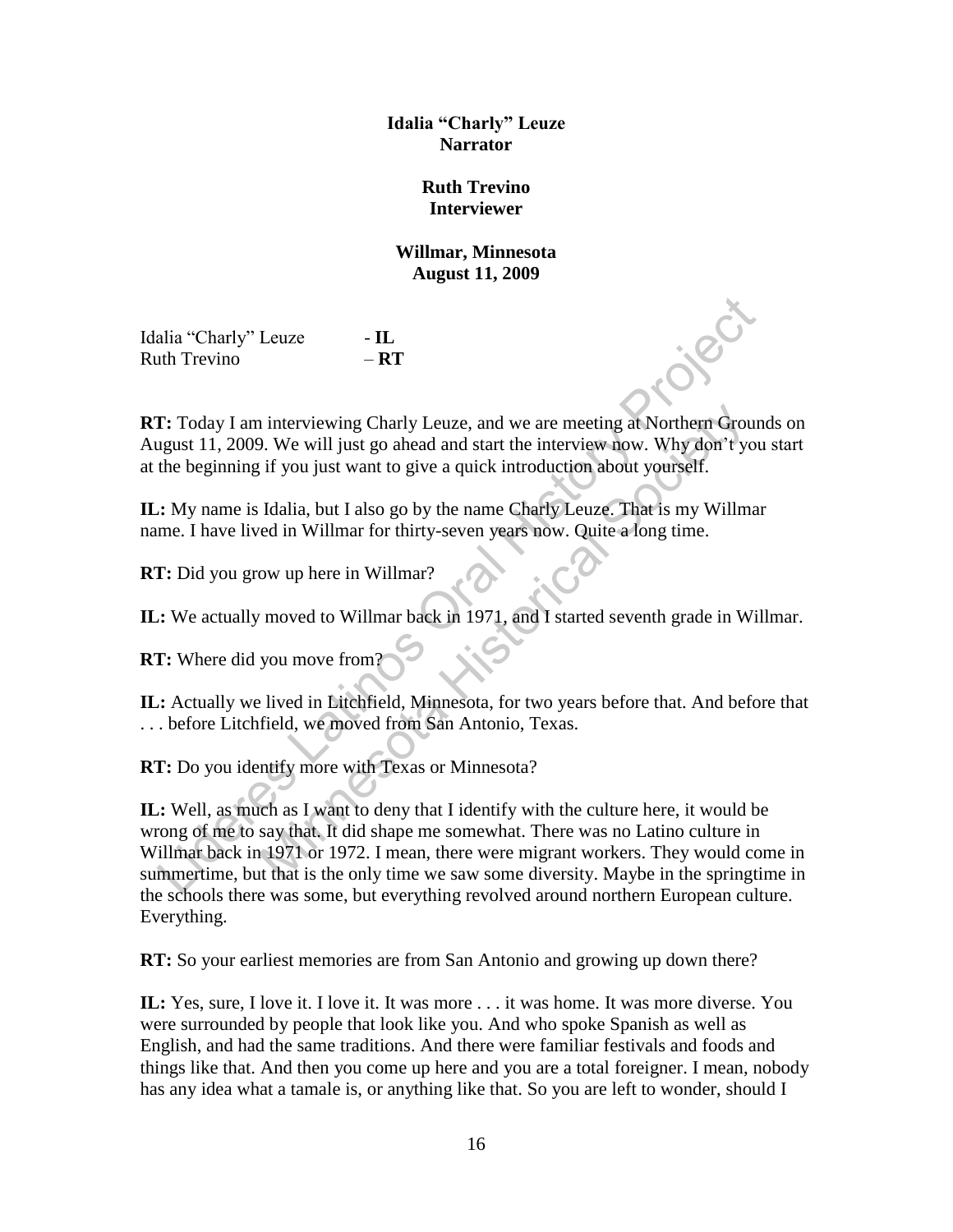share that or should I not? And often in that situation you really don't know how much to share.

**RT:** So your family initially moved to Litchfield. What drew your family to Minnesota from Texas?

**IL:** Well, believe it or not, my mom had twelve children with my father. And for some reason they just couldn't get along with the kids or something in their marriage. She decided that she wanted a separation and she came up here. My oldest sister was already living in Litchfield, and she was working at Jennie-O Turkey Store. Back then they needed workers. So we had a place to arrive and work. Existential since watter and supported the cannot are the divine the cannot and the cannot are cannot and the was working at Jennie-O Turkey Store. Back then they ended workers. So we had a place to arrive and work.<br> **I**:

**RT:** So who went to work?

**IL:** My mother came, and my older brothers and sisters went to work. And the younger ones, who were school age, went to school. came, and my older brothers and sisters went to work. And the yo school age, went to school.<br>
the name of your sister who lived in Litchfield?<br>
e oldest?<br>
the oldest.<br>
Mest. So you have an oldest brother?<br>
Many of your sib

**RT:** What was the name of your sister who lived in Litchfield?

**IL:** Maria.

**RT:** Was she the oldest?

**IL:** Yes, she is the oldest.

**RT:** She's the oldest. So you have an oldest brother?

**IL:** Yes.

**RT:** And how many of your siblings initially came to work?

**IL:** Three of them, and with her it would be four.

**RT:** So it was Maria, your mother and three other siblings?

**IL:** Right.

**RT:** Okay, so that means eight remaining siblings or eight remaining children went to school in Litchfield. Were they in the public schools?

**IL:** Some of them were, but some were not here.

**RT:** Okay. So the other ones stayed back with your dad.

**IL:** Yes. Two of them stayed with my dad. Two always did.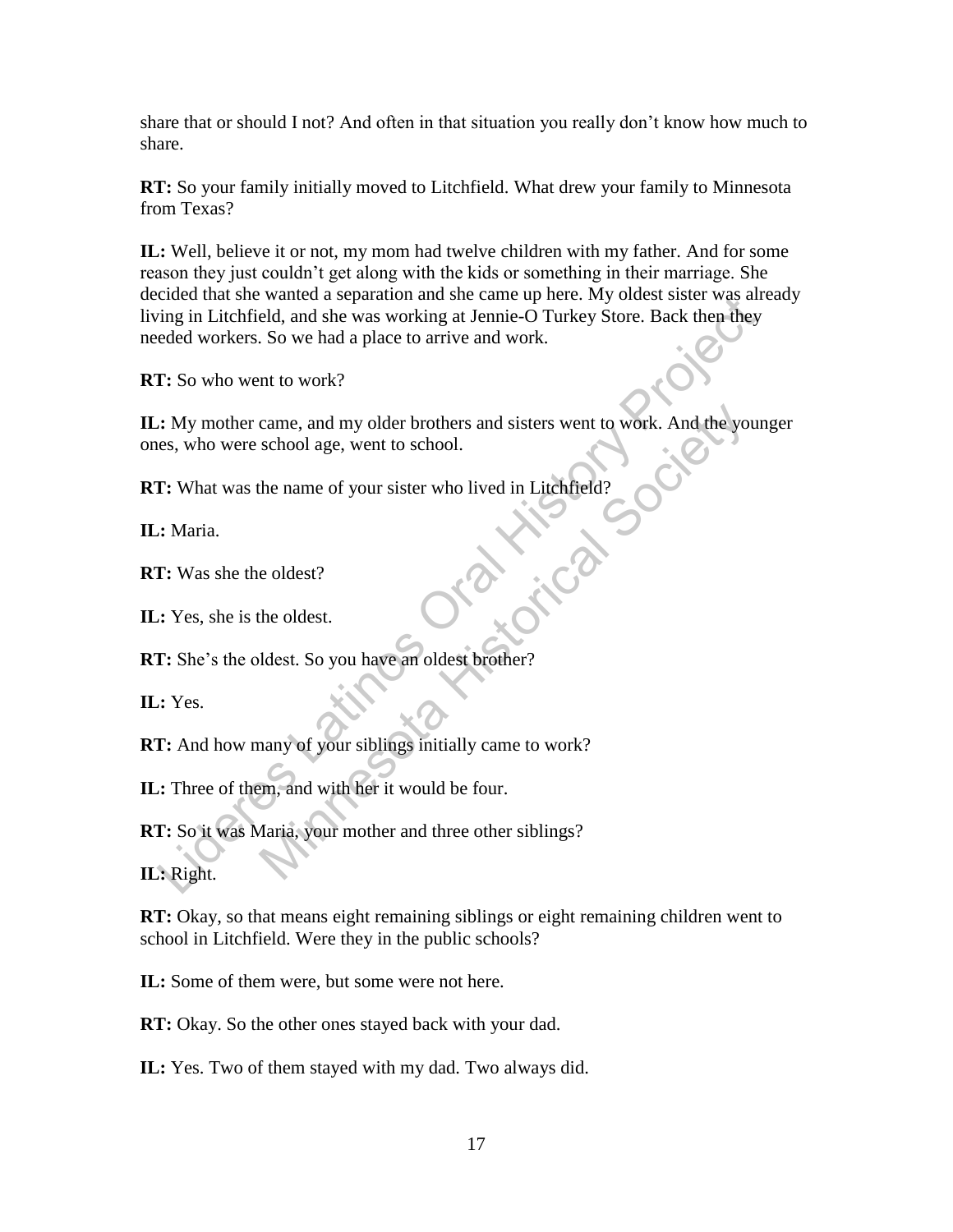**RT:** Okay.

**RT:** So what moved you from Litchfield to Willmar?

**IL:** Boy, you know, back then actually what was happening was that they were going to close the Litchfield plant—the Jennie-O plant in Litchfield. They wanted to have a much bigger plant, and to build the bigger plant here in Willmar. So that's why my mom decided to move here. There was housing available. There were some perks for migrant workers or for people who worked at Jennie-O Turkey Store.

**RT:** The people, who worked at Jennie-O Turkey store, were they migrant workers or were they people who worked there year round?

**IL:** Some were living here, and some came just for six months. You know back then it was still quite a mobile Latino community. Many people were moving and going back and forth.

**RT:** What were some of the major differences you saw when you compared a place like Willmar, Minnesota, in general to Texas?

**IL:** Oh, there were so many. I think the food was one. You know, trying to get to adjust to whatever was available here to eat. It wasn't much. I remember my mother ordering all her things from somebody that would travel to Chicago, so that she could make her traditional tamales and things like that. Otherwise, she couldn't find any foods here in the stores. There was nothing back then. You know, that was one of the biggest things we missed. And, obviously, not having any of your traditions or having other families to speak to. The people who worked at Jennie-O Turkey slote.<br>
The people, who worked at Jennie-O Turkey store, were they migrant workers<br>
rere they people who worked there year round?<br>
.: Some were living here, and some came just for s If ying more than solite can<br>mobile Latino community. Many people were moving and going<br>mobile Latino community. Many people were moving and going<br>some of the major differences you saw when you compared a plat<br>sota, in gen

**RT:** What traditions do you remember initially missing out on?

**IL:** Well, when we were in Texas we were raised Catholic, so we missed going to the churches and things like that. The dances, the Quinceaňera, if you were invited to one. There was nothing like that. Everything revolved around other cultures. And it was so bad that we came here in the wintertime—in December. Trying to adjust to the cold climate was weird. It was always like my fingers were freezing. I didn't know why, but they were freezing, and they just felt weird. They just felt cold. Very cold. But, since we were the only Latino family, we found lots of very nice people. They would say, "You need to wear mittens, it's ten below outside." Oh, okay . . . a hat and a good winter jacket. So those were real different things. Obviously, the weather was horrible—January, February. And that was really depressing, that was sad. I thought that was only going to last a month or whatever. But it kept going.

**RT:** Do you think you were a little insulated from some of the culture shock because you had a good portion of your family with you?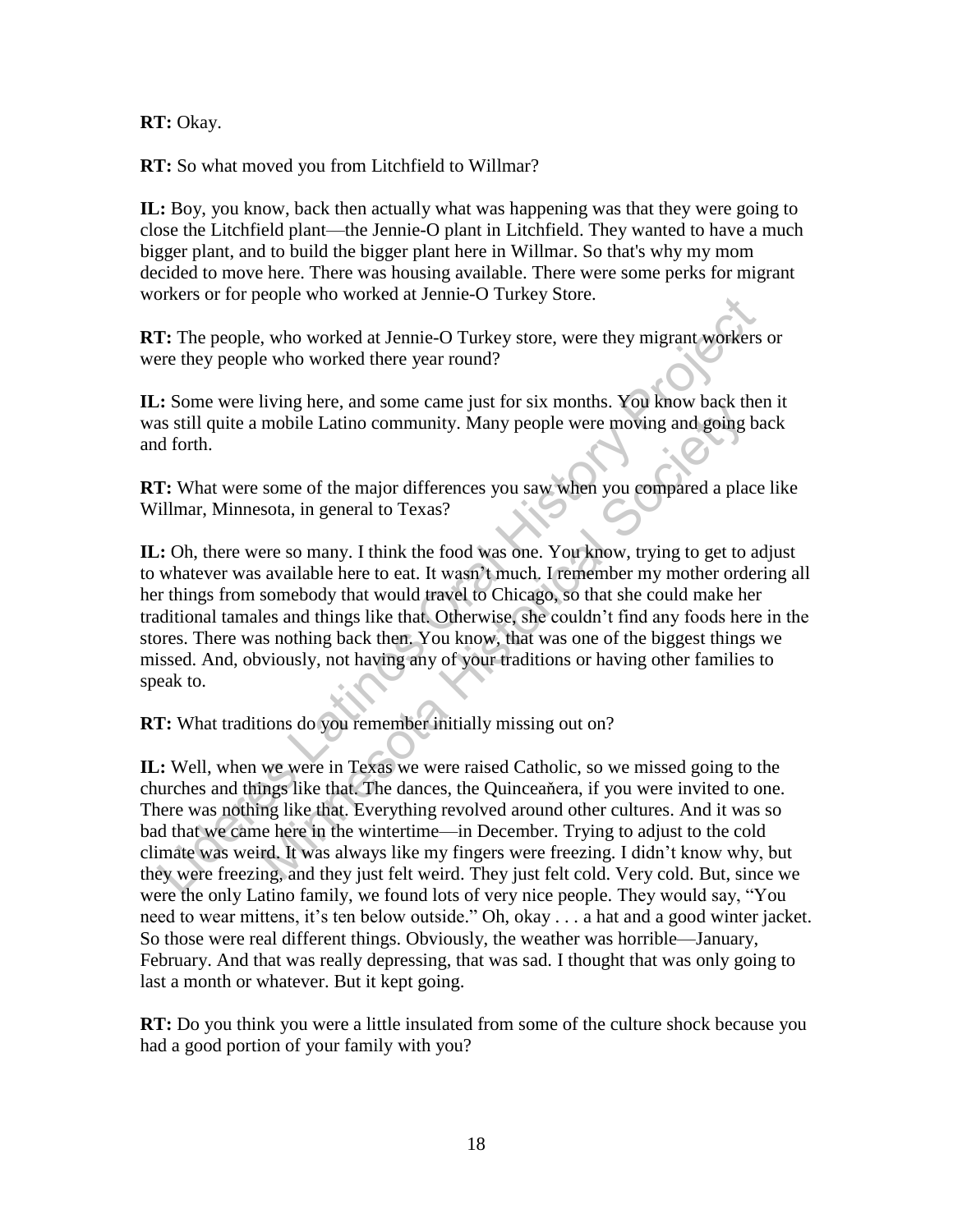**IL:** Well, I don't know. Yes and no. When we were together, it was great because we were a big family. But outside that family it was tough because it was hard to find anyone to talk to. I mean, there weren't many other Latinos at that time. I had friends, but they were all Anglo friends. Some were very nice, but that still was different. It was different to bring them to my house to get to know my parents, and then there was some of that reservation from their parents that existed. To some extent, there was the sense that they felt, "Should we trust these people? What are these Latino people like?"

**RT:** How did you experience those reservations from the parents? What is an example?

**IL:** I remember my girlfriend saying her mother told her to watch out and be careful with that Latino girl because they like to drink a lot. They like to get in trouble. Of course, nothing was further from the truth. But she was a great friend and actually still is, and of course her mother came around eventually. It has to do with building relationships, friendships.

**RT:** You are talking about what the differences were, the many differences. What were some of the differences you experienced in terms of the school system or how the family dynamics were?

**IL:** The school system was wonderful. I can't say enough good things about it. The reason for that was that we were just one family. There might have been another family, but I believe they were Latino and Native American. And we didn't talk a lot; in fact, we were real quiet. But in spite of the differences in school, the teachers were great.

The students were a little curious. And that's where the name "Charly" comes about. It was when they asked about my name. Like, what's that name, what kind of name is that? But at that time the television program called "Charlie's Angels" came out—later on in the 1970s—and I wanted to be a private investigator. So my white friend said, "Let's just name you and give you a nickname so that you fit in with everybody else." And, you know, in junior high who doesn't want to fit in? So I said, "Okay, with you I'll be Charly, but in my home and with my Latino people and my family, I will be Idalia." So that name stuck. 1: How und you experience those reservations from the patens? What is an example. In the careful Latino give between the bar in the control or the control or the control or the same that Latinos or the place of the order o Example 12 and the differences were, the many differences. What<br>
So do with other ences were the many differences. What<br>
Provides you experienced in terms of the school system or how the<br>
System was wonderful. I can't say

We did everything, but everything had to do with Northern European culture. Skiing, anything that had to do with winter time was their type of sports: cross country, snowmobiling, that kind of stuff. And that was hard because I was always cold, always freezing, never wanting to go out. So you have to learn how to dress for the weather. And then, obviously, you have to learn how not to be so stupid about it—to understand how to dress for activities at school, for example. Most of the teachers were great. There were some that were indifferent, but not too bad.

**RT:** That was when you initially got here. Did things get worse when you were in school? I mean you keep saying you were the only family there. When did you start feeling as though maybe you weren't the only one—the only Latino family? Did that happen while you were in school?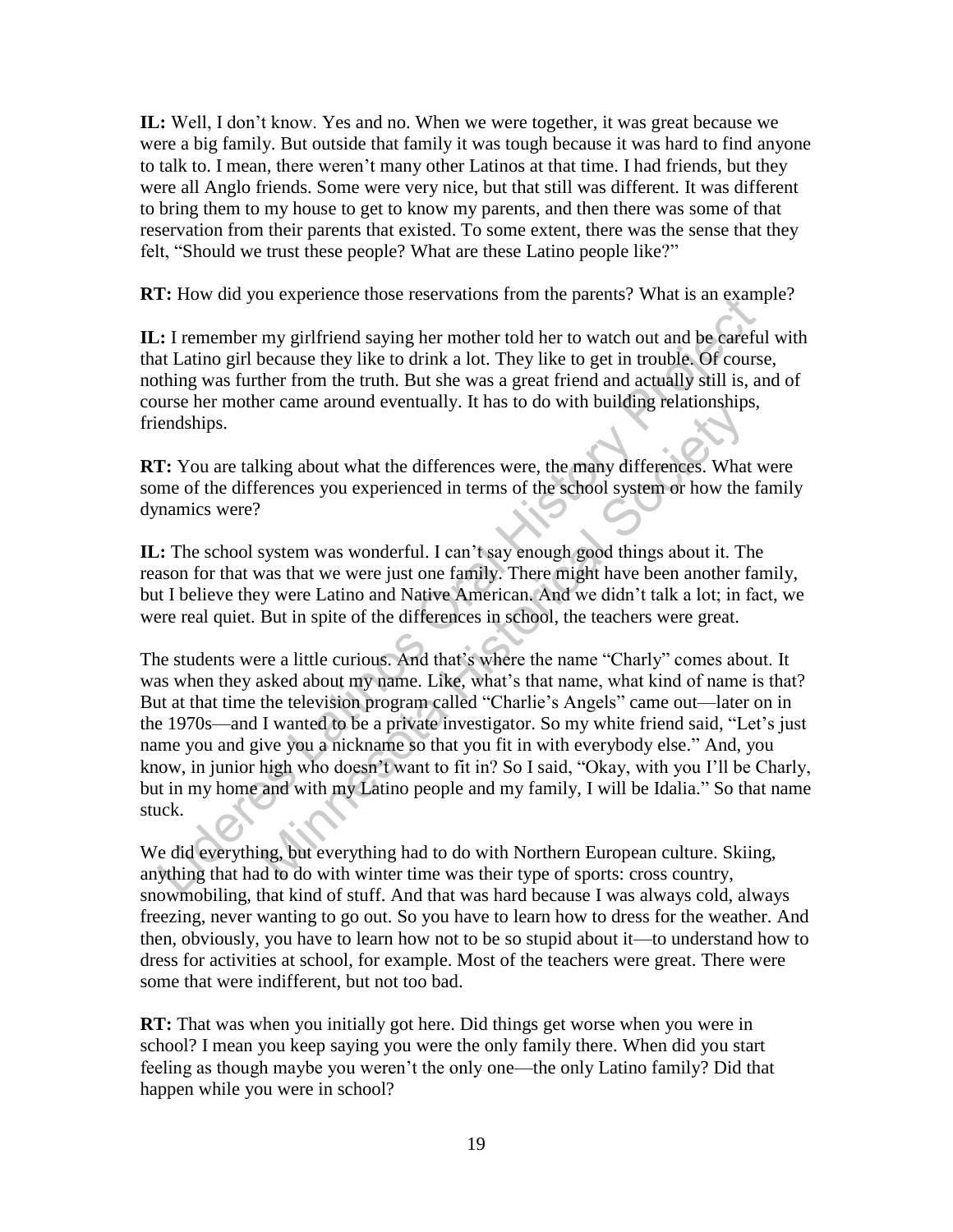**IL:** No. There were some in high school. Some families would come in April and May, and then we would have some more Latino kids, and then were additional families.

**RT:** And by that time you were here in the Willmar school district?

**IL:** Oh, yes, always. Then again in the summertime we would see Hispanic families and my mom would talk to them. And I would talk to them. And just discover how fun it was to have people that looked like you and that have similar likes, as far as your food and Cinco de Mayo. Come on, nobody here had heard about Cinco de Mayo back then. So that's what was happening.

**RT:** Did you ever feel that maybe you were a little too different from the Latinos that came up during the summertime?

**IL:** Sure. We were not migrant workers. We didn't work in the fields. I remember people asking me if we were migrant workers. I had no idea what that was back then. And then they would say, "do you work in the fields, do you pick rocks or do things like that?" I would say, "no, my mom works at the Jennie-O Turkey store. And back then they called it something else - farmer's produce, I think, or something like that. That was when Earl B. Olson started the Turkey Company. Things were much simpler, too. nct one wayor Control of the may the matter and about Conceleration and a state wayor of the matter of the matter or the matter of the matter or the matter or the matter or the matter or the matter or the matter or the mat ere not migrant workers. We didn't work in the fields. I remember<br>were migrant workers. I had no idea what that was back then. An<br>"do you work in the fields, do you pick rocks or do things like tha<br>my mom works at the Jenn

**RT:** What do you mean by that?

**IL:** Well, things were not as diverse. I mean now we have wonderful diversity. Back then everything was similar, northern European culture everywhere. Downtown Willmar, all those stores are still here. I remember my husband bought my wedding ring and engagement ring at Setterberg Jewelers. We just found the bill the other day. The engagement ring bill. And things like that. And now you see more diversity, which I like. I love it.

**RT:** So you grew up here in Willmar, you've lived here pretty much the majority of your life now. And you just mentioned your husband. Is also from the Willmar area?

**IL:** He is from Raymond, Minnesota.

**RT:** Born and raised?

**IL:** Yes. That is about ten miles west of here.

**RT:** So did he come to Willmar High School? How did you meet your husband?

**IL:** We both worked the afternoon shift after school at Jennie-O Turkey Store, cleaning. I would clean offices and he was in another department. And that is where we met. And people do ask me that a lot, too—if there was a variety of men to date. To be honest there wasn't. They were all Anglo men. There were no Latino men to date back then. But if we can back up, I remember the Willmar 8. The strike. I remember those issues going on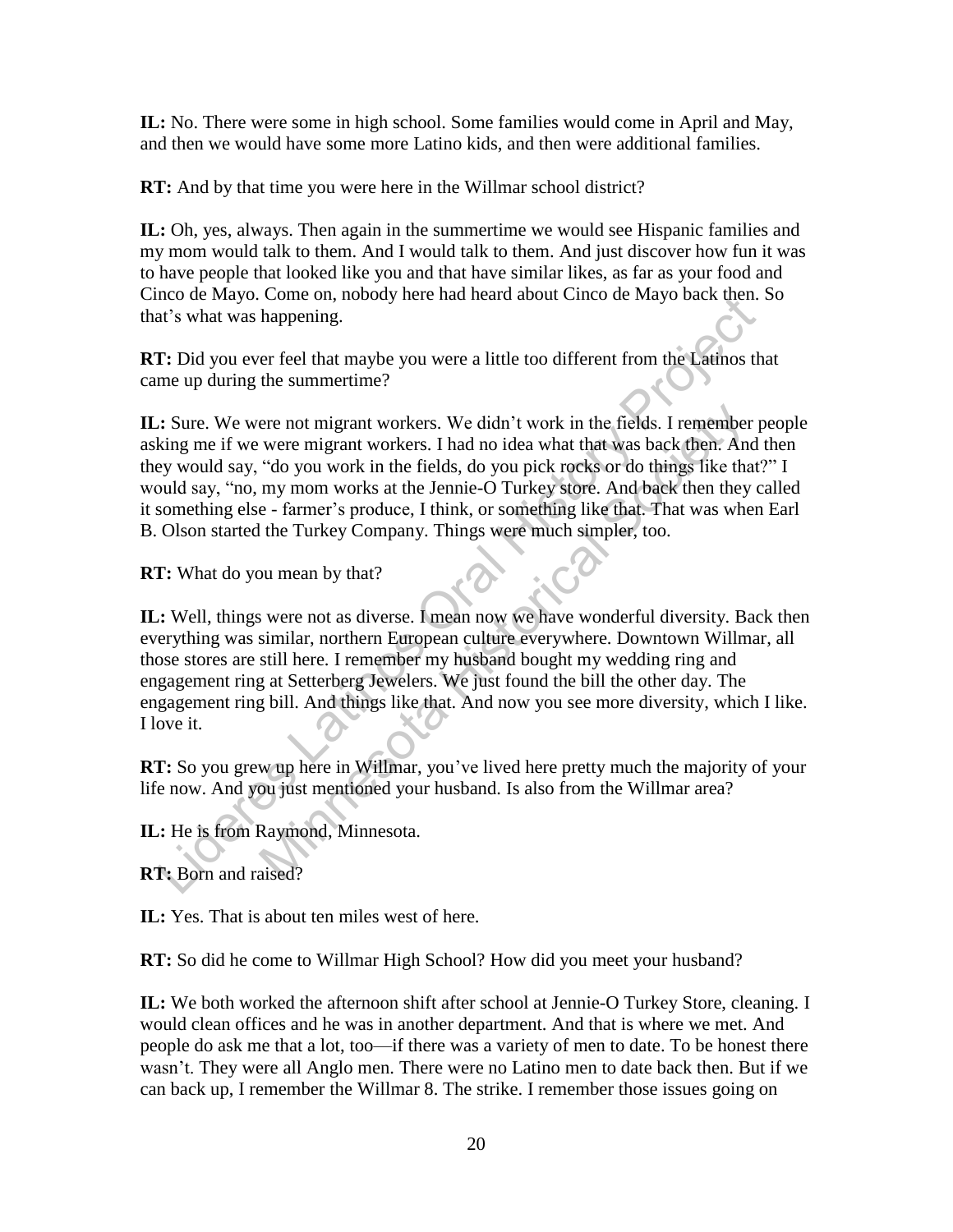back then. Women fighting for their rights, equal rights, equal work for equal pay. Things like that.

**RT:** How old were you when that happened?

**IL:** I was twelve. I remember that. I remember that the ladies that worked at the bank, at Citizen's Bank, came to talk to us during our communications class, and they spoke about their side of the story. And I thought that was so different. And here they were on strike outside in the middle of winter wearing snowsuits, boots, and all that. They're crazy! I wouldn't do that. But I remember that and I tell my kids that story. Those things that happened in Willmar back in those days.

**RT:** So what was the concept of women's rights? What was the conversation like at home?

**IL:** For us I think it was my mom wanting to know more information. Why are they striking? What's the deal? What's happening? And her not understanding how they could actually do that.

**RT:** Your mom wanted to know what was going on.

**IL:** Right. She never learned to speak English even though she understood quite a bit. And back then we didn't have all of the things we do now, like email, cell phones, and things like that. We just had landlines. [Laughs] And also in the Latino community, you know how we are. We tell each other things, what is going on. Most of the people that would hear about it or talk about it were at her work. But the Latino community still was pretty insulated and not knowing what was happening. Whatever Latino community was here at that time. Solven in the monde or womel wear was may shows susts. Olons, and an undat. They be travely the substrating in the monde or where we amply spend in Willmar back in those days.<br> **P.** So what was the concept of women's right he is twas my mom wanting to know more information. Why are the stand of the deal? What's happening? And her not understanding how the wanted to know what was going on.<br>
Hever learned to speak English even though she under

**RT:** How big to do think the Latino community was when you were growing up?

**IL:** From 1972-1979. I graduated in 1982. Maybe there were a hundred families. Maybe, though I really doubt that even. As you get older you start to notice different things, and I remember going out to the college and finding that there was another Latina gal in my class. And that was still back in 1986. She wasn't from around here.

**RT:** Oh, she wasn't

**IL:** No. I have no idea where she came from. Somewhere around here. Some town around here, but not Willmar. Yes, but that was it for a long, long time. I do remember that back in the 1970s—1977, 1978—we had a small influx of men from Iran. How they ended up in Willmar, I don't really remember, except to go to college. They would flaunt a lot of money. They were the ones that started driving the Trans Am, the car, the Pontiac Trans Am. They would all drive Pontiac Trans Ams, and that was like a big diversity story. Wow, who are those people and what are they doing here? What are these Iranians doing here? And so that was interesting and everybody wanted to know the scoop on that.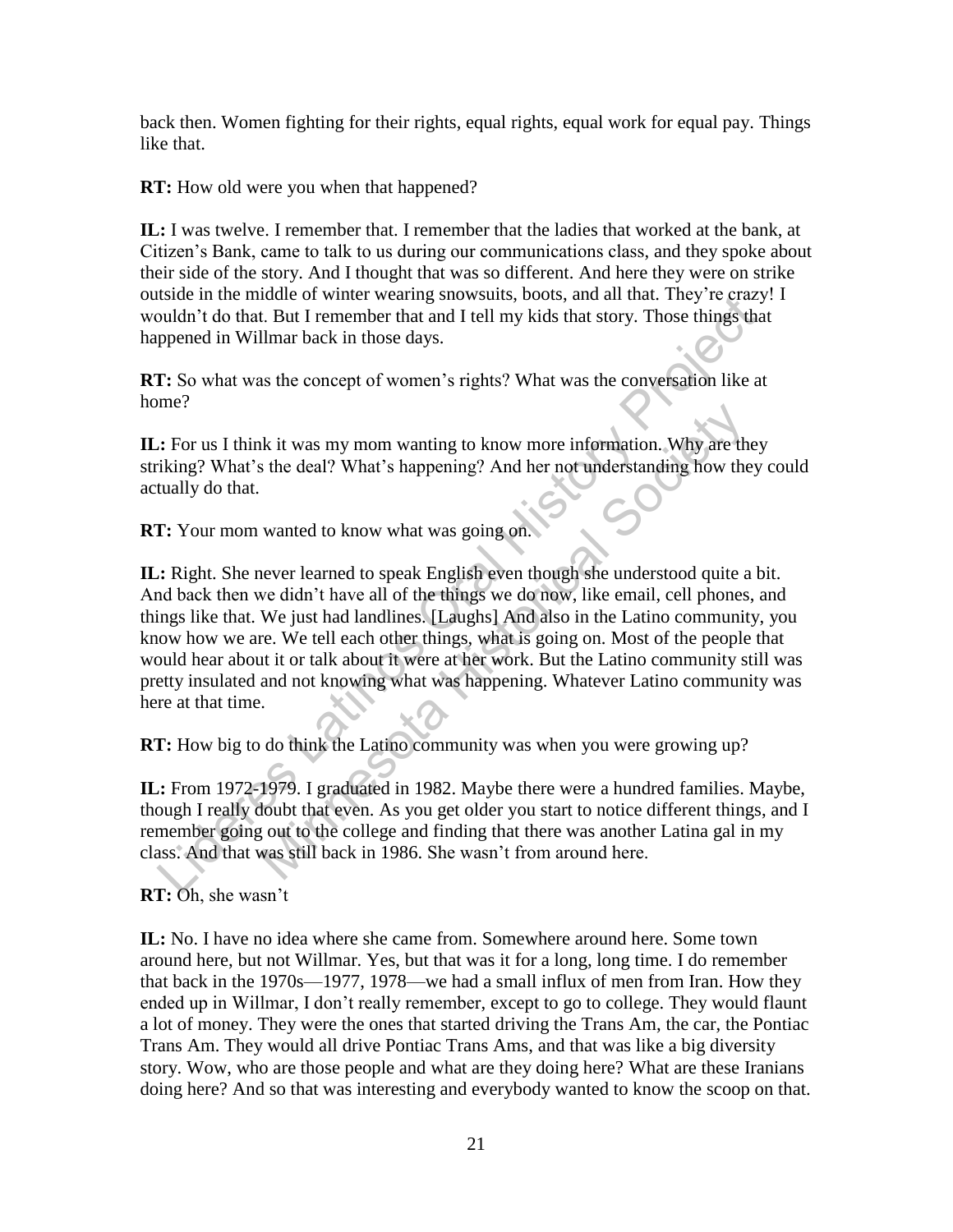But that didn't last very long. They didn't stick around long. I think winter kind of scared most of them off. And off they went. They were only hear for maybe a couple of years; two-three years.

**RT:** How old were you when that happened?

**IL:** I was a teenager, probably sixteen or seventeen.

**RT:** So, you graduated from high school and went to Ridgewater College?<br> **RT:** What did you study?<br> **IL:** First I started learning to be a legal assistant.<br> **RT:** What was it called then?<br> **FI:** What was it called then?

**IL:** Yes.

**RT:** What did you study?

**IL:** First I started learning to be a legal assistant.

**RT:** What was it called then?

IL: Back then, it was Willmar Vo-Tech. Vocational Technical School.

**RT:** And you did legal administration?

**IL:** Yes. I went there for two years. It was fun. Again, I went to school with most of the gals, not all of the gals from my class, but some of them. But again, there was no diversity whatsoever—none. 1: 30, you graduated nonting is school and went to Kingewater Conege?<br>
2: Yes.<br>
1: What did you study?<br>
2: First I started learning to be a legal assistant.<br>
1: What was it called then?<br>
2: Back then, it was Willmar Vo-Tec d learning to be a legal assistant.<br>
It called then?<br>
It was Willmar Vo-Tech. Vocational Technical School.<br>
Id legal administration?<br>
there for two years. It was fun. Again, I went to school with most<br>
he gals from my clas

**RT:** Did it feel like an older version of high school for you?

**IL:** Yes, except it was more fun. You were an adult. Teachers were wonderful. The teachers were wondering where you are from and how long you have been here. That sort of stuff, but very respectful.

**RT:** So what was your first job when you were finished with college?

**IL:** Let me think. I actually went to work for the Chamber of Commerce.

**RT:** Really? What did you do there?

**IL:** And that used to be here, downtown, on Litchfield Avenue. I was a secretary. And I would take minutes and I would also be in charge of some committees. And you know, I thank the people that hired me back then, because I know now that some of the folks that would call in would say, "Why did you hire her?" But I had no idea of that. I had no idea this was going on behind me. I was just doing my job. And sure enough there were some people that were not happy.

**RT:** Why do you think they hired you?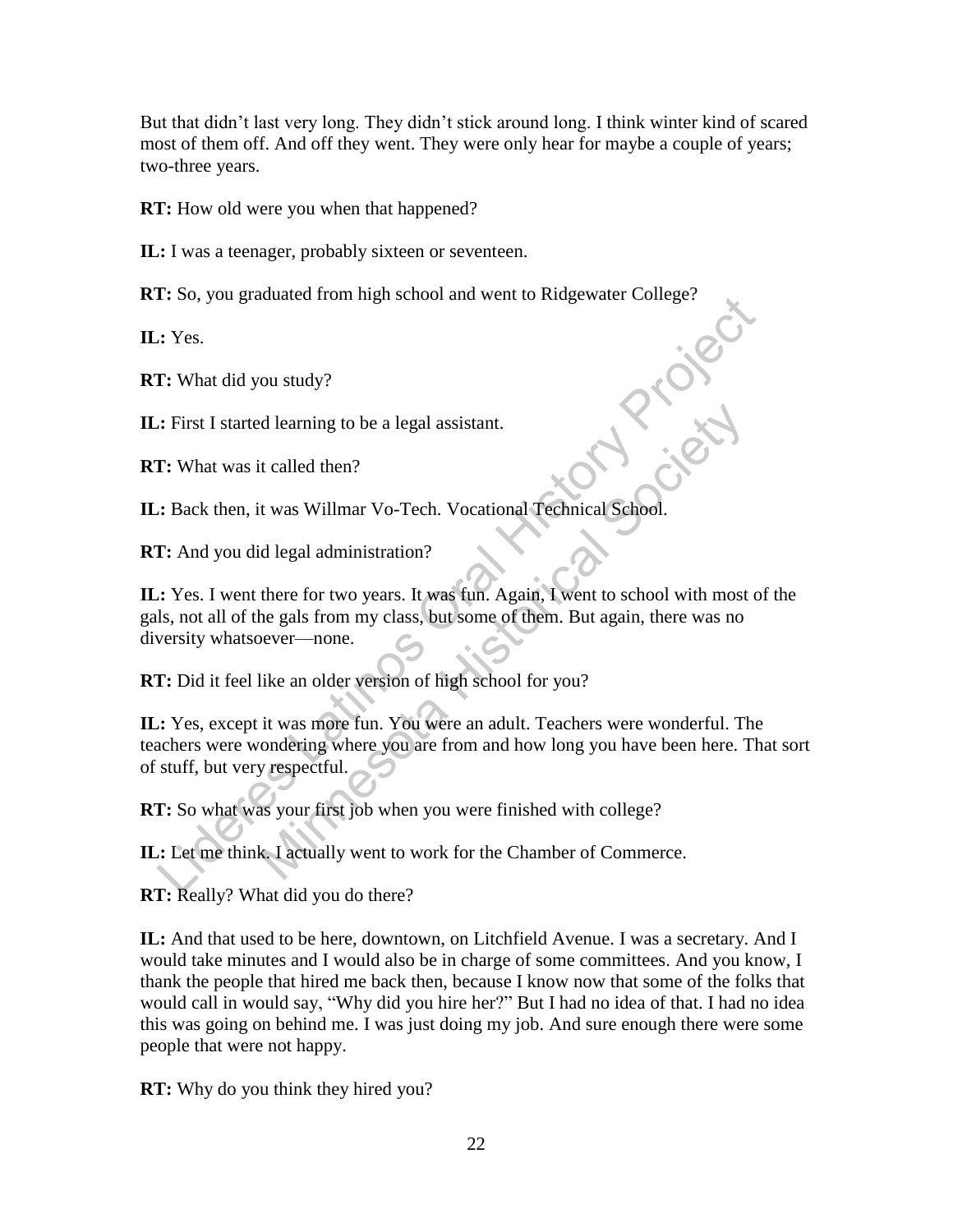**IL:** I was good. I mean, I had good grades. I came highly recommended from my professors. They needed somebody that could do the work. I think back then the woman who hired me, must have seen good skills in me. I don't think she hired me because I was a person of color, that's for sure. But I certainly wasn't aware at all of the discrimination until I heard from them that they had gotten some comments about hiring me.

**RT:** How much later did you hear these comments?

**IL:** It was like within a month.

**RT:** Really.

**IL:** Yes. So now really those folks took a chance. Now that I think about it I think. they really took a chance back then, but in fact so did I take a chance in working around that environment.

**RT:** Did they ever tell you what their response was to those folks who would call?

**IL:** Well, their response, as far as I know from the women that told me back then, was to say that "she is young and she is qualified to do to answer phones and give out information. She is wonderful. We can't just fire her because you are a business owner and you want us to fire her. There has to be more than that. She has to do something wrong. She is not doing anything wrong." So that kind of stuff. But that was good. And I went back to school after a break and to school to finish the second year. At was like within a month.<br>
T: Really.<br>
Let was like within a month.<br>
T: Ses. So now really those folks took a chance. Now that I think about it I think.<br>
T: Did they ever tell you what their response was to those folks The set of Milliam. And it is a sad thing about a transfer or a transfer or the solution and the solution and their response, as far as I know from the women that told me back then, young and she is qualified to do to answ

**RT:** Oh, Okay.

**IL:** And then after that, I started my job with the Public Defender's office, and that was fun. Okay, so now we are back into the middle 1980s. And then we had a murder in town. Well, actually it was outside of Willmar. And it is a sad thing because I actually went to school with her. With the gal that was murdered.

**RT:** At high school, or Ridgewater?

**IL:** At Ridgewater, yes. It was the Navy recruiter that moved here from somewhere else, that murdered her; stabbed her to death.

**RT:** So that was the big news that was like the first big thing that happened while you were fresh on the job?

**IL:** And I hate to say that, but when I heard it was a Navy recruiter I was relieved, because by then we were starting to hear rumblings.

**RT:** Rumblings of what?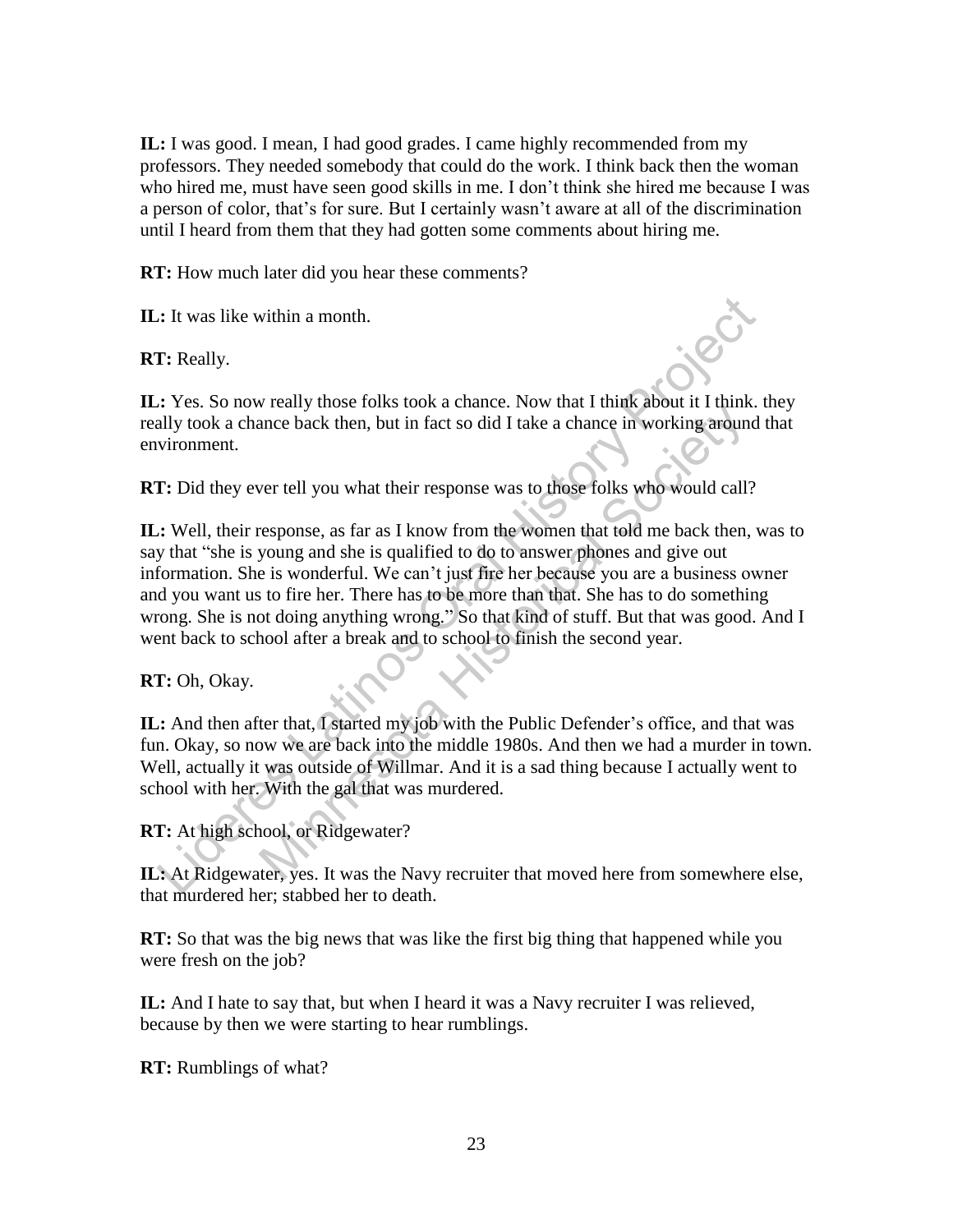**IL:** About the growing Latino population and about what they are going to do the town and why are they here. They're overcrowding the jails, or something like that.

**RT:** And this happened during the mid-1980s?

**IL:** Mid-to-late 1980s.

**RT:** Where do you think these grumblings were coming from, and where did you hear about them?

**IL:** You would hear people talking, or you would read about it in the paper. At that time you began to see this or read the crimes in the newspaper. I can't say that they were horrific crimes. At that time they were DWI or disorderly conduct - that sort of thing. Maybe some stealing, small thefts. That kind of stuff. People having a hard time in the grocery stores. Telling people to speak English and not speak Spanish. That sort of thing.

**RT:** Prior to the things you would read in the paper, the records of things that happened in the town. Were the same sort of records being listed in the paper about the Anglo community as well?

**IL:** Oh yes. In fact I started my career with a murder case of a white man. And people forget those things – that things like that happened. So that's how we started to hear about it. Jennie-O was growing and the plant was adding on. They were bringing in workers from down south. There would be people talking about how Latinos come up here for Welfare, and how Jennie-O brings them up here for that. Of course, I worked for the public defender's office. From time to time I had to put up with some not very nice comments from attorneys about some of their clients of color especially. So that was kind of disturbing. But then later on, within a year or so, I was able to do some interpreting at the courthouse. Which I thought was quite a step for them to take to provide folks with the right of an interrupter. Before that they weren't doing it. out usen:<br>
2. You would hear people talking, or you would read about it in the paper. At that<br>
1. You would see this or read the crimes in the newspaper. I can't say that they were<br>
1. Parific crimes. At that time they wer all that did if before that the marker and the set for the set and the set and the set and the set and the paper, the records of things hat hap re the same sort of records being listed in the paper about the Angell?<br>
act I

**RT:** Did you have formal training or did that come afterwards?

**IL:** I did. The gal that did if before did not have training. And back then anyone willing to do it would go to the hospital. I remember helping a family when I was fifteen. I needed to go interpret at the hospital because there was nobody else that could help them.

**RT:** What formal interpreting training did you get?

**IL:** Just the through the Minnesota Supreme Court. Being a legal assistant I knew a lot of the terminology. And I was checking with friends in the Twin Cities, mainly. Back then that was our biggest connection - checking with other interpreters. There was no certification program, nothing like that. And it just grew from there.

**RT:** So what do you think was the driving force that allowed people to get an interpreter, or use an interpreter here in Willmar at least?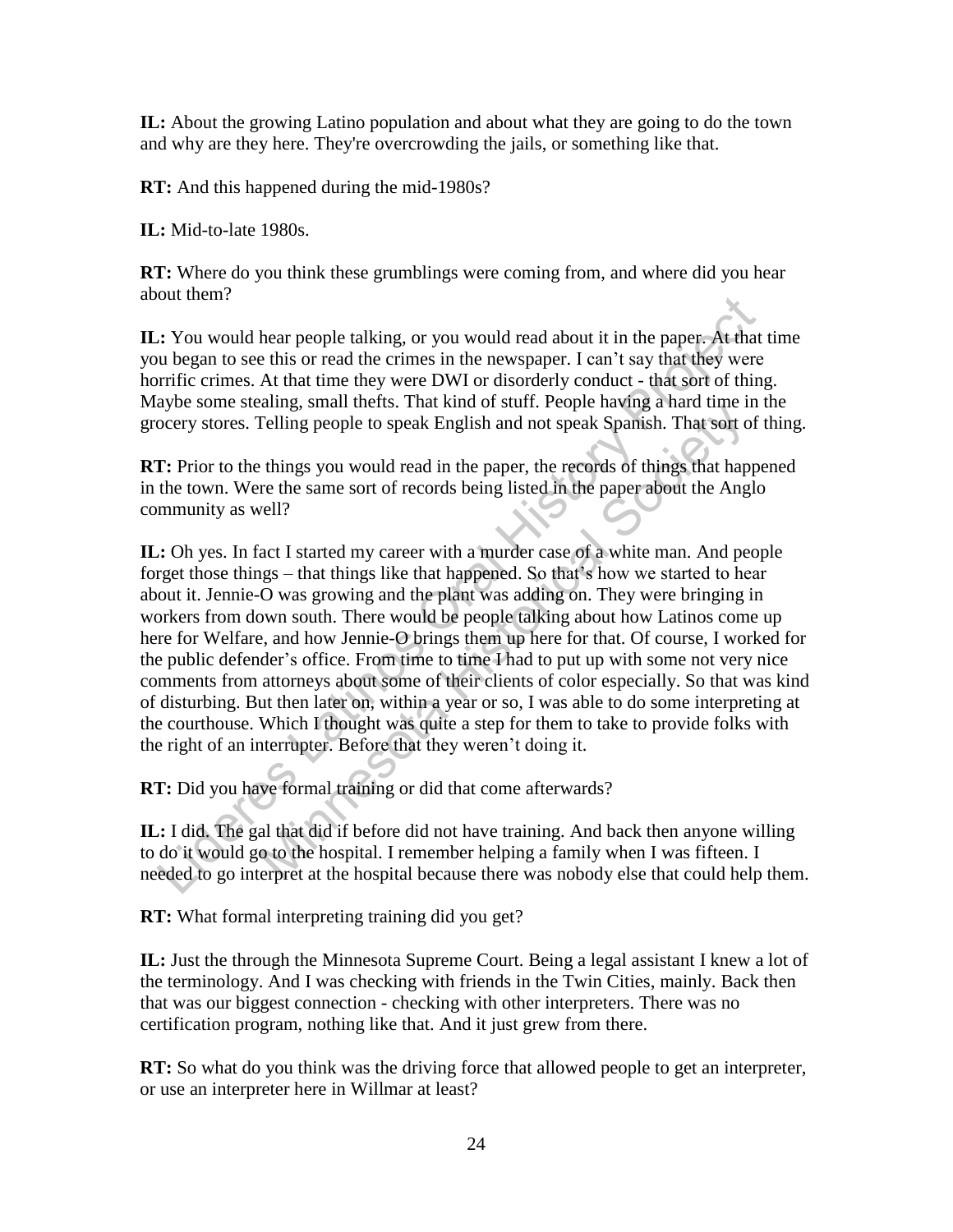**IL:** Well, I think one reason was that we had a good court administrator back then that realized that the rights of these people were being violated by not getting an interpreter. Why should they sit in jail or wherever on a misdemeanor charge or something like that. So that was wonderful. Also, I think, they didn't want to be sued by not providing somebody with the proper assistance.

**RT:** Do you still do interpretations?

**IL:** No, Not any more. Too busy.

**RT:** So while you were working at the public defender's office you were also fulfilling the role of interpreter for the court systems and the hospitals?

**IL:** Sometimes, sometimes. Not so much the hospitals, but mostly in the courts.

**RT:** How long did you do that?

**IL:** Oh, I can't remember. A good ten years. And it wasn't just there. After I left the public defender's office. I did some in Renville County, and in Chippewa County. But I would say most of it was in Willmar, Kandiyohi and Renville.

**RT:** Why did you leave the public defender's office?

**IL:** Back then, I went to work at Prairie Lakes Detention Center. It was a better job. A higher paying job.

**RT:** It was a better, higher paying job. How did you like that job?

**IL:** I loved it. It involved helping kids. You were dealing with criminal children, basically. It was fun to learn about mental health. And I wanted to help these kids have better lives. Also, Not any more. Too busy.<br>
T. So while you were working at the public defender's office you were also fulfill<br>
rele of interpreter for the court systems and the hospitals?<br>
<br>
Also Sometimes, sometimes. Not so much the sometimes. Not so much the hospitals, but mostly in the courts,<br>
id you do that?<br>
remember. A good ten years. And it wasn't just there. After I left t<br>
"soffice. I did some in Renville County, and in Chippewa County<br>
of it

**RT:** Do you think that the majority of the children that were there, the juveniles that were there, had mental health issues?

**IL:** Most of them did.

**RT:** Most of them did.

**IL:** Oh, yes. Or substance abuse issues. Some had both, some had triple issues. But it was interesting at the time. And then they hired a Latino guy to work there as well.

**RT:** So you remember what his name was?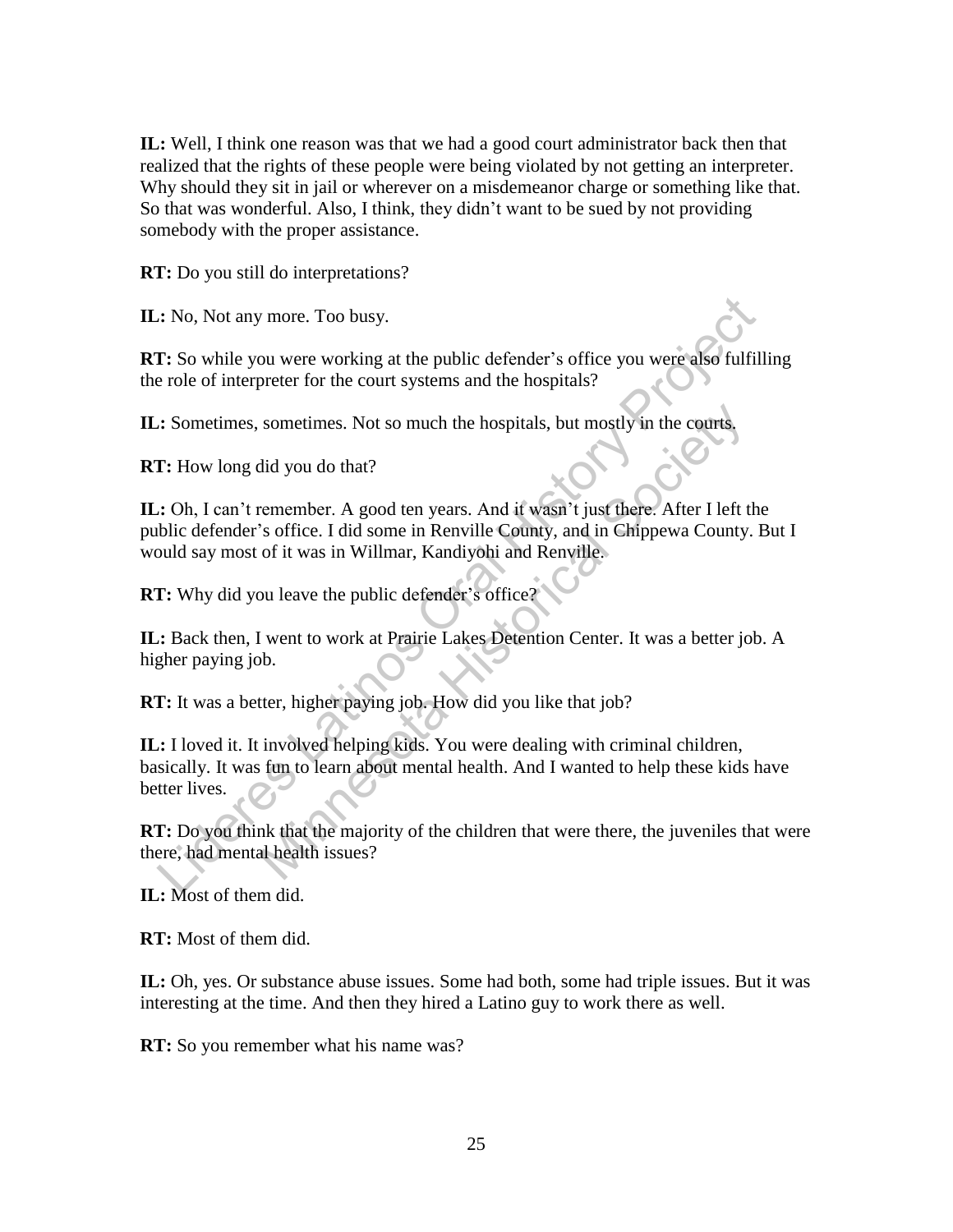**IL:** Raul. I can't think of his last name right now. There was another one, I thought his name was Joe Jimenez, or Ramirez. I don't know. I think Raul was Rodriguez. He had been with - Raul had worked with the State Hospital. Back then it was known as the Willmar Regional Treatment Center. Or was it the Willmar State Hospital. I have no idea. Anyway it was one of those names. So that's who Raul worked for part-time, and the other part-time job was working at Prairie Lakes Detention Center.

**RT:** What did you do at Prairie Lakes, what was your role?

**IL:** Oh gosh, what did they call me—Corrections Counselor? [Laughs] I think that was it.

**RT:** What did your job entail?

**IL:** Basically making sure that the kids were following through with their daily schedule. You get them up, they shower, get them fed. Making sure there was no fighting. It was like a correctional facility, except just not as bad.

**RT:** Where was the Prairie Lake Detention Center housed or where?

**IL:** It started out at the Treatment center.

**RT:** Oh, it did. It was part of the Treatment center.

**IL:** Yes, but by that time it wasn't part of the Treatment center. It was managed through the Department of Corrections. At that time, I should say, we didn't have any places to hold juveniles. Willmar was holding juveniles in other jails. They were spread around, all the way down to southern Minnesota or the Twin Cities. So they saw this as a good revenue thing to do. The county did, anyway, or the State. And so that's what drove them to open this place. By that time, this is when we started with the gangs. There were some Latino gangs in town. Colonia, what did they call me—Corrections Counselor? [Laughs] I think that <br>
1. What did your job entail?<br>
2. Basically making sure that the kids were following through with their daily scheme<br>
2. Basically making sure t EXERCT THE TRANS WELL TO THOUGHT WAS MORET WAS NOT BET AN AIR SOLUTED AN AIR SOLUTED. IT Also we can be pairing a lal facility, except just not as bad.<br>
the Prairie Lake Detention Center housed or where?<br>
t at the Treatmen

**RT:** What year was that?

**IL:** Oh gosh, I think it was around 1988. Or before that. Around that time. And so they hired Raul and myself, and we would work opposite shifts so there was some coverage at all times.

**RT:** In terms of having some who was Spanish speaking?

**IL:** Right, in case we had some Latino kids that would come through the juvenile justice system and that would end up over there. So we would deal with that. But I can't really say that we had tons of Latino kids. We had our share, but I would say most of them were white, from all over the place. We'd get them from everywhere. But back then it was nice to have someone to speak the language, because we would get these kids from counties where there was virtually no Latino presence whatsoever, and no services. If you can imagine that back then.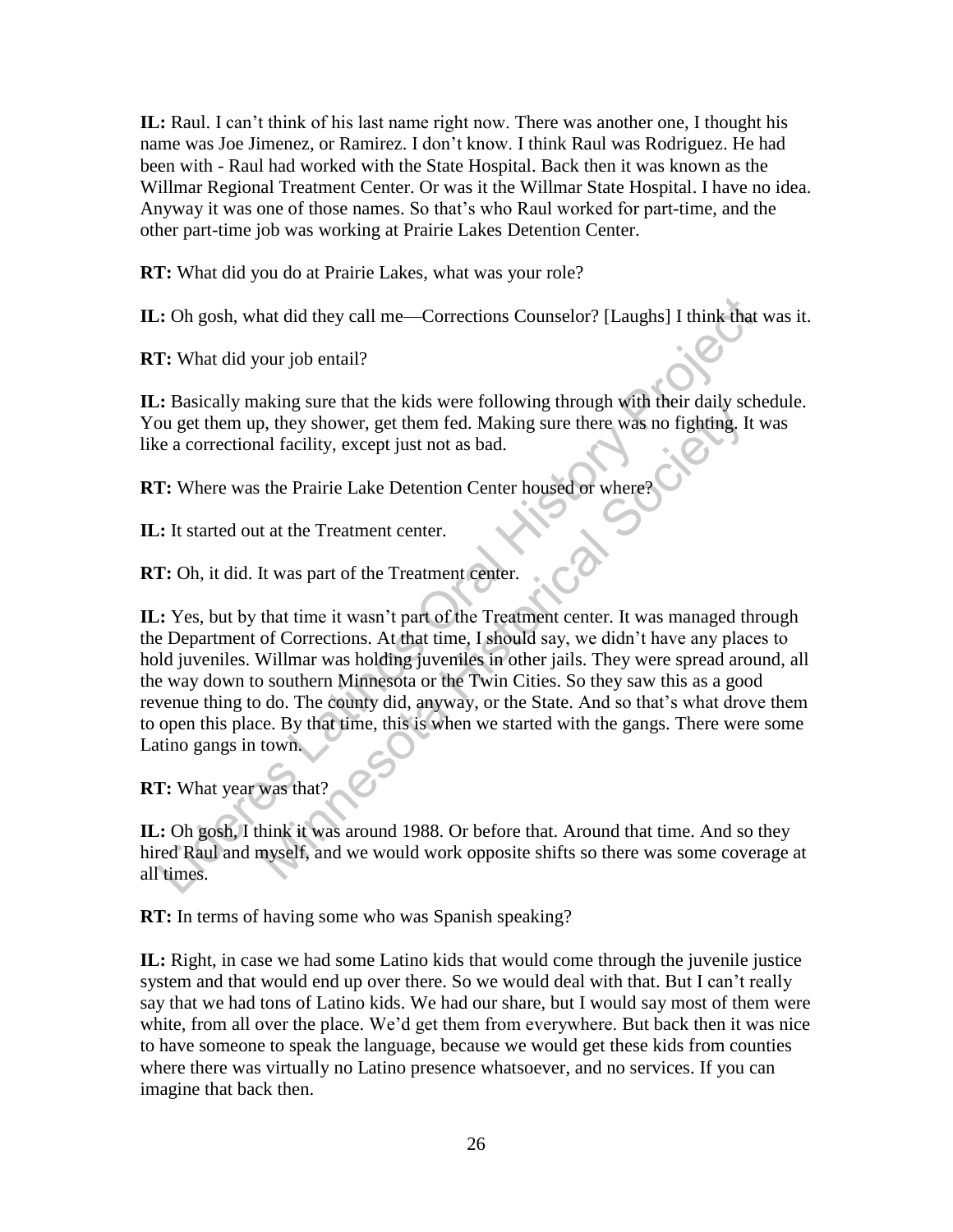**RT:** How long did you work there?

**IL:** Four years, or five years.

**RT:** Did you see a change in the juvenile detention population in terms of demographics?

**IL:** Sure. By the time I left, we started to see that it was gang time back then. It was when the gangs were growing - not just one gang, but gangs everywhere. All over the state of Minnesota, but specifically Willmar. The Latin Kings. We started to see quite a few Latino kids being put out there at the center. Some stuff was questionable, should they have been put out there or not, I don't know. Yes, we did start to see an increase in holding Latino youth.

**RT:** This is in the midst of that time when you became aware that people had started grumbling here in the Willmar area?

**IL:** Yes. That was in the midst of all the changes that were happening, and there was really nobody who was prepared for it. People were angry at each other. And also, by that time, or right before that, I suppose in 1988, 1989, we had the lawsuit against the Willmar School District.

**RT:** Okay. Could you refresh our memory as to what that was about?

**IL:** Yes. It really had to do with some Latino families who felt that their kids were being put in ESL [English as a Second Language] classes just based on whether or not they had a Latino last name. Nothing more than that. Not so much based on actual testing of the kids to see if they knew the English language, or testing to see how much they knew academically. So, there were about ten to twenty families that decided to sue the Willmar School District. And I helped with that, along with Janice Vasquez. gangs were growing - not just ontegrang, out gangs over gangs were exacted. And over the state<br>innesside, but specifically Willmar. The Latin Kings. We started to see quite a few<br>thro kids being put out there or not, I don the midst of that time when you became aware that people had star<br>in the Willmar area?<br>The willmar area?<br>The wind society of all the changes that were happening, and there v<br>ho was prepared for it. People were angry at eac

**RT:** What was your role in that?

**IL:** Actually, my role didn't come in until quite a bit later, until the settlement happened. There was no money, but the settlement stated that things needed to be done differently. It said that the Willmar School District did not have a good process of identifying kids and whether they were actually in need of ESL programming or not. So then, I can't remember the agency that got involved, but it has got to do with the Civil Rights out of Chicago. And then they came they said, "you don't really have a plan. You are just doing it based on their last names or what they look like. You really need to have a plan in place.‖ And so then things changed for the Willmar School District. They had to deal with it, and nobody was happy about it, obviously. Because it meant change. It means you have to do things differently. But once things were implemented as far as having the Latino parent committee, having people get involved and actually coming up with the process, then people really felt that it was fair. That it wasn't so bad. That good things came out of that.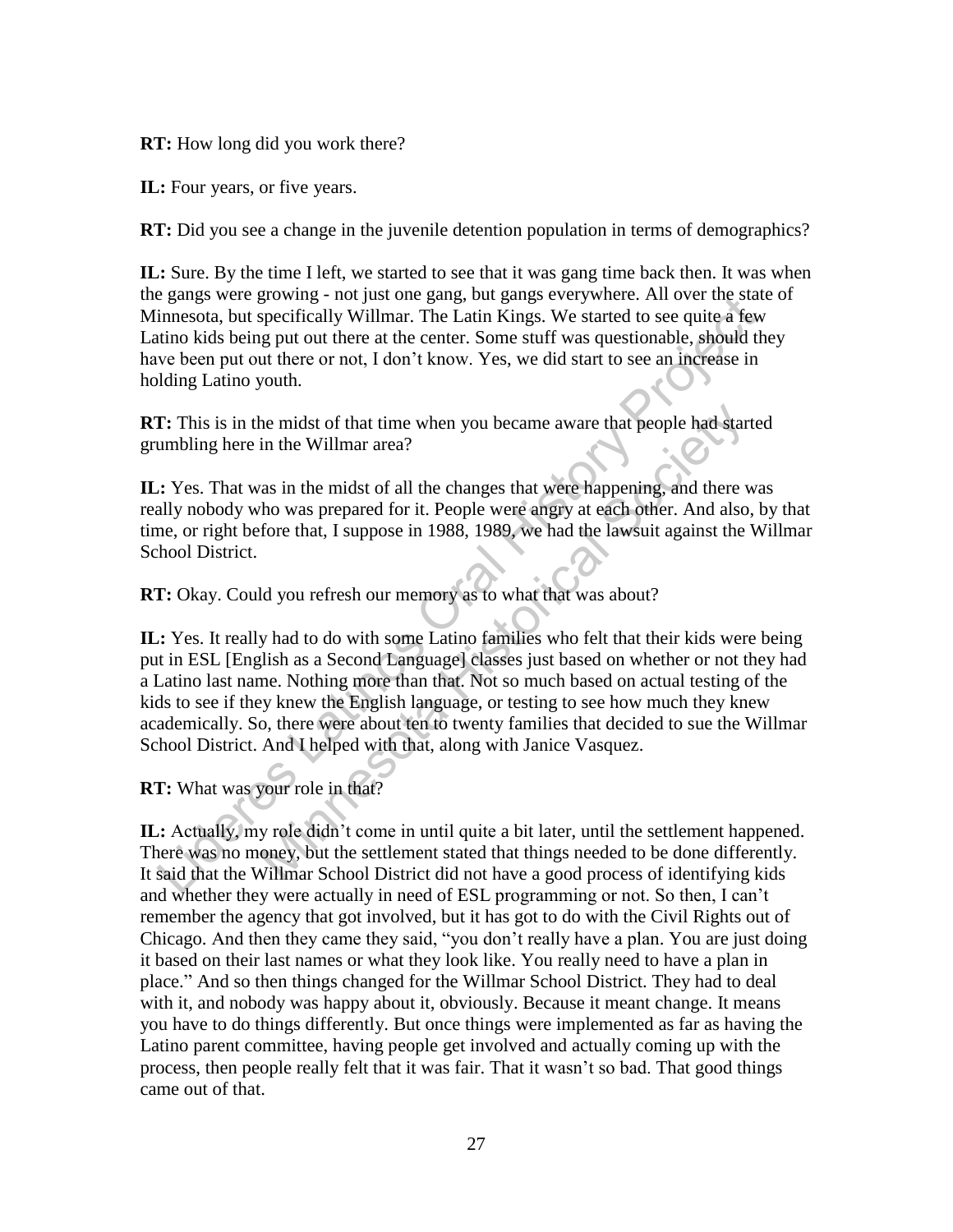**RT:** So were you working on behalf of the Willmar Public Schools?

**IL:** Back then, yes.

**RT:** Or where you working on behalf of the parents?

**IL:** It was really both. I think I was really that liaison again. I wasn't really with the school. School personnel didn't see me as one of them. And the Latino people saw me as being more with them, but yet with the system.

**RT:** Who were you employed by?

**IL:** Back then?

**RT:** Yes.

**IL:** Back then, I was actually employed by an agency called Greater Minnesota Family Services.

**RT:** Your organization, the organization you were working with, was involved with the implementing the changes?

**IL:** Yes, implementing the changes that were in the settlement agreement.

**RT:** Okay

**IL:** And out of that has come some wonderful changes. Now when a family comes in. They register, there is somebody there right away that speaks their language whether it is Somali or Spanish. You explain everything to them and then they are tested. The kids are tested…if the parent agrees to it. They are not tested if the parent doesn't agree to it. And services are offered at that time. Experient unties the mean of the sealed the mean of the sealed the mean of the mean of the meaning more with them, but yet with the system.<br>
<br> **Experience Latinos Oral History Project Search Constrainers**<br>
<br> **Experience La** I was actually employed by an agency called Greater Minnesota Francization, the organization you were working with, was involved with echanges?<br>
Menting the changes that were in the settlement agreement.<br>
At that has come

## **RT:** Okay.

**IL:** Before that it was never clear. So now we have a system that actually works. Back then, things change, you never know. You never know that you were doing things the wrong way.

**RT:** What was another big factor that you can recall?

**IL:** Well, the Elm Lane trailer park. That is when the gangs - that's when the gang thing was going on. Elm Lane was a mess. It was affordable housing for many Latino people. I think what people didn't realize is that because there was so much discrimination in housing there was often nowhere else for people to go. That was where folks ended up whether they were good or bad.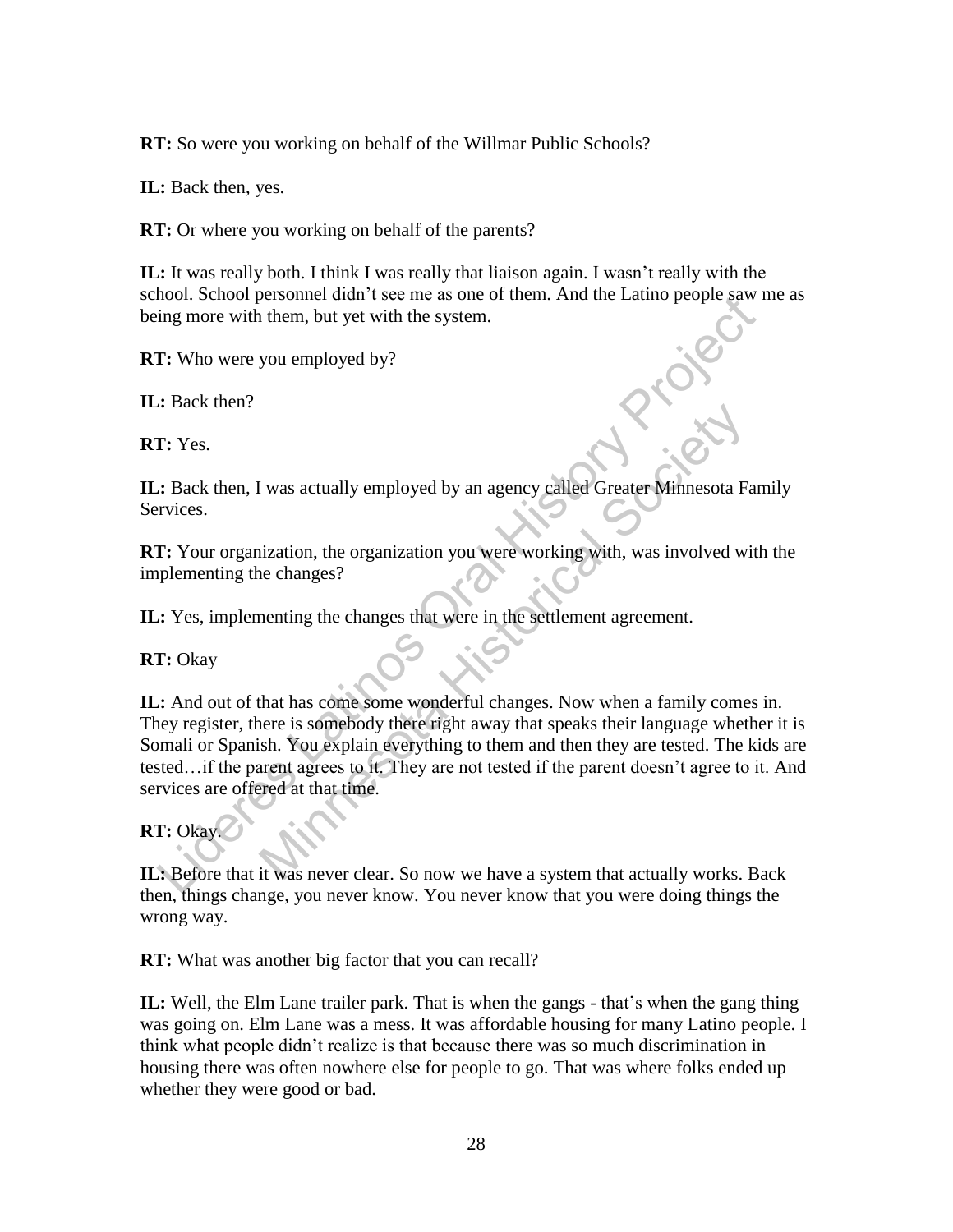I remember having a family out there, not just one, but maybe two or three that I needed to work with. And I myself would not go over there after six o'clock in the evening.. Especially in the winter time when it was dark out - no way. I mean it was a dangerous place. You had all kinds of people out there. You had gang members as well as wonderful people, caring people. But because of the lack of housing, that is where they had to live. And anyway, the landlord would take advantage of these folks and just charge rent and not take care of the trailer houses. They were not owners as far as I know. Some could have been. But they were not. They were basically renting. Some of them did not have working sewers so that was disgusting. I remember when they just finally decided, the city just finally decided we can't take this anymore we've got to shut it down. It is too dangerous. Um, the houses, the trailer houses are inhabitable. You can't live in them. And um, believe it or not.

**RT:** Was it a local landlord?

**IL:** At that time is was, yes. So they sued him.

**RT:** They being the city of Willmar?

**IL:** Not so much the city. Actually I don't know if at that time the city sued them or not. But I know there were some families that sued the landlord. There was an attorney who helped the families and again, I don't know that they got any money or anything like that. It wasn't about that so much as really letting people know that people have rights and you have to respect that. The good thing that came out of that was that some of those folks were able to move out into the community into housing. And some of those folks are still here and are homeowners. Evere is the two wears on the visit and was the best and the sealt of the sealt in the sealt in the sealt in the sealt in the sealt in the sealt in the sealt in the sealt in the sealt in the sealt in the best of the sealth cal landlord?<br>
is was, yes. So they sued him.<br>
the city of Willmar?<br>
the city of Willmar?<br>
the city of Willmar?<br>
the city Actually I don't know if at that time the city sued them<br>
e were some families that sued the landlor

**RT:** So, how long did Elm Lane incident last?

**IL:** I would say a good year, or two years.

**RT:** And that being from the time of the suit to being resolved? I mean Elm Lane didn't just happen over night

**IL:** Oh no. There was an Elm Lane way before any Latinos came. But as Jennie-O grew and brought in more people, the only housing available was trailer houses. All the trailer parks were growing. But that was the one where most Latinos lived. In part it was because, you know, you want to be around people like you. You want to be in a neighborhood that is welcoming to you. And that time it was Elm Lane.

**RT:** So what happened with the trailer park?

**IL:** They destroyed it. I mean, whoever could move out moved out. Whatever was left was destroyed. And people, some people moved out, and like I said, some people are homeowners now.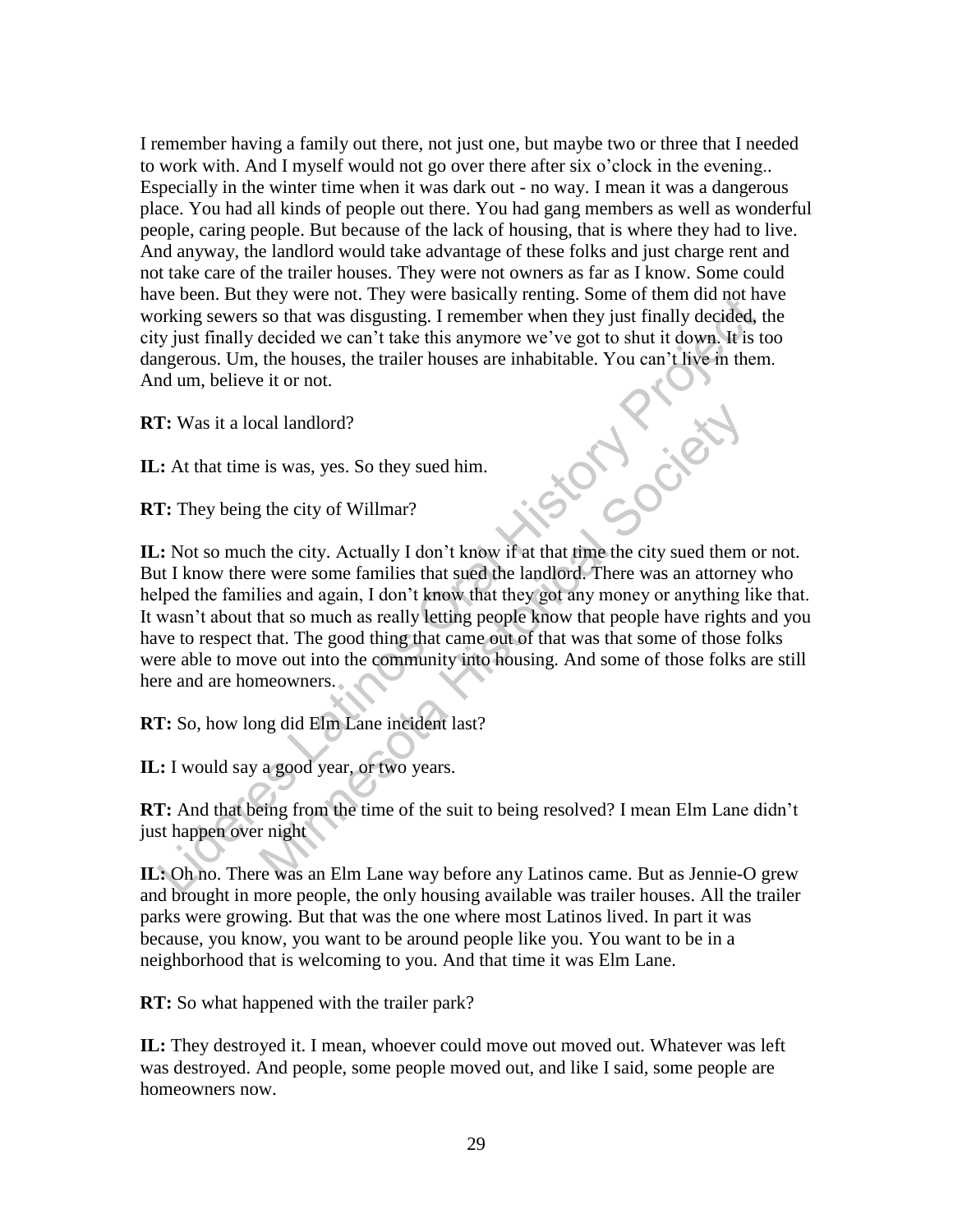**RT:** What happened to the park itself?

**IL:** It is land.

**RT:** It is just land, it's a vacant lot right now?

**IL:** It is a vacant lot right now.

**RT:** And it's owned by the City of Willmar?

**IL:** You know, I have no idea. I think so. I don't know who owns it. It is right over there across from the Holiday Inn.

**RT:** So, did you have like people that you worked with that lived in Elm Lane while this was happening?<br> **IL:** Yes.<br> **RT:** How did they express themselves that the state of the state of the state of the state of the state was happening?

**IL:** Yes.

**RT:** How did they express themselves to you?

**IL:** They were very worried. Where were they going go? How could they afford anything? But at the same time, behind the scenes, some agencies, especially back then the Heartland Community Action was working towards finding some homes that had been rehabbed. They worked to have some of those folks move into some of those homes. They were be affordable. And, they could continue to live here. When the trailer park was destroyed, I am sure some people said, "oh good they are all going to go away." Well, that's not going to happen, and that didn't happen. So that's a good thing. **Example 12**<br>
Let the Solution Compare to detail the Solution of the Solution of the Solution of the Solution of the History<br>
Let us a happening?<br>
Let us a happening?<br>
Let us a happening?<br>
Let us a happening?<br>
Let us a ha It have like people that you worked with that lived in Elm Lane wh<br>the people that you worked with that lived in Elm Lane wh<br>every worried. Where were they going go? How could they afford<br>the same time, behind the scenes,

**RT:** At what point did you and your husband get married?

**IL:** Back then, I got married way to soon, back in 1983. That was a long time ago by then.

**RT:** It has been over twenty years now?

**IL:** Yes. We've been married almost twenty-seven years.

**RT:** Really?

**IL:** Yes.

**RT:** How was your husband welcomed into the large Latino family?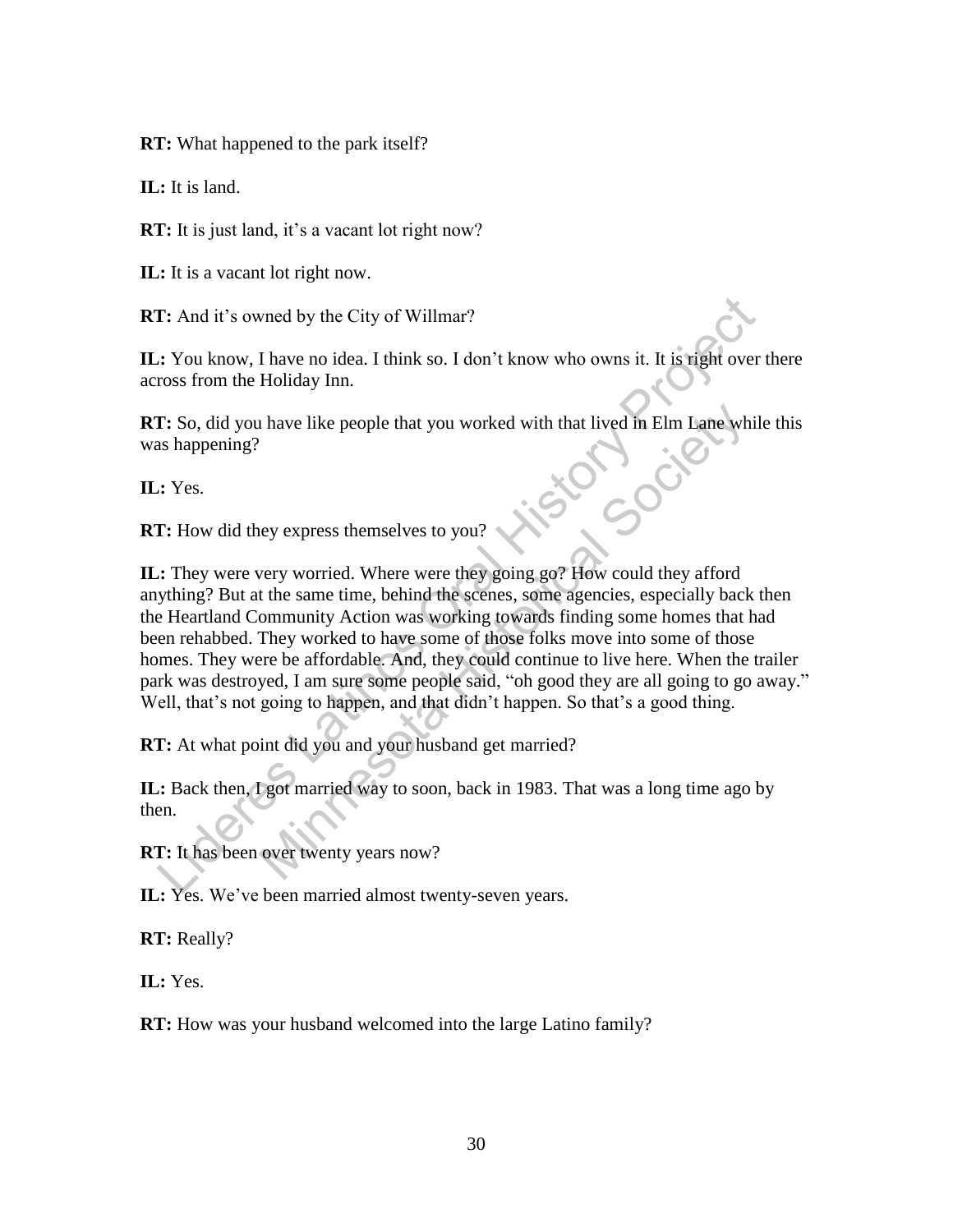**IL:** Well, for us it was no big deal. It was wonderful. And with his family for the most part they have been open to it. Not always, and obviously it was different. But for us it was no big deal.

**RT:** When you say for us, you mean your side of the family?

**IL:** My family. Yes, my family. My mom was great and he was great. He learned to like the food. I can't say that he was crazy about it. You know, because he had heard some stereotypes about Latinos eating dogs and things like that. Making tacos out of them. (laughing)

I know I nearly forgot, when was it—1970-something? Maybe it was 1980. You will have to check that out. That is when Taco John's, the first Taco John's restaurant opened up in Willmar, Minnesota. Tacos—I couldn't believe it. I know it was a big deal. Nobody could believe it. Tacos? Yeah! There was quite a line when the first Taco John's opened up. Electropies and transmiss caling dogs and unings like that. Maximg tacks out of order<br>the universe Latinos Campions and the same of the first Taco John's residuent to in Willmar, Minnesota. Tacos-I couldn't believe it. I k Minnesota: Tacos—T colinin Tocheve R. Tacos Tacos? Yeah! There was quite a line when the first Taco John's Channel Tacos? Yeah! There was quite a line when the first Taco John's Channel Society of the Society of the Societ

**RT:** Where was it?

**IL:** On Litchfield Avenue.

**RT:** On Litchfield Avenue?

**IL:** Yes, the old one.

**RT:** On Hwy 12 and Litchfield Avenue?

**IL:** Yes, that one. I remember that. And people just trying it out. And some people saying, "You've never had a taco, you got to try a taco!" [Laughter]

**RT:** So that was the first ethnic food in Willmar?

**IL:** The first ever. Yes for a long time. [Laugh]

**RT:** Was Taco John's?

**IL:** Yes. And of course, for the Latino folks who would go there, it was like, ugh, this is disgusting. But the Anglo people, they liked it. They were like, oh yes, yes this is good. That was interesting, very interesting. It was like finally getting a taste of culture. It was sad in a way, you know? We are so sheltered. Yes, I remember all of those days.

**RT:** So you have how many kids?

**IL:** Two.

**RT:** Two kids, a boy and a girl?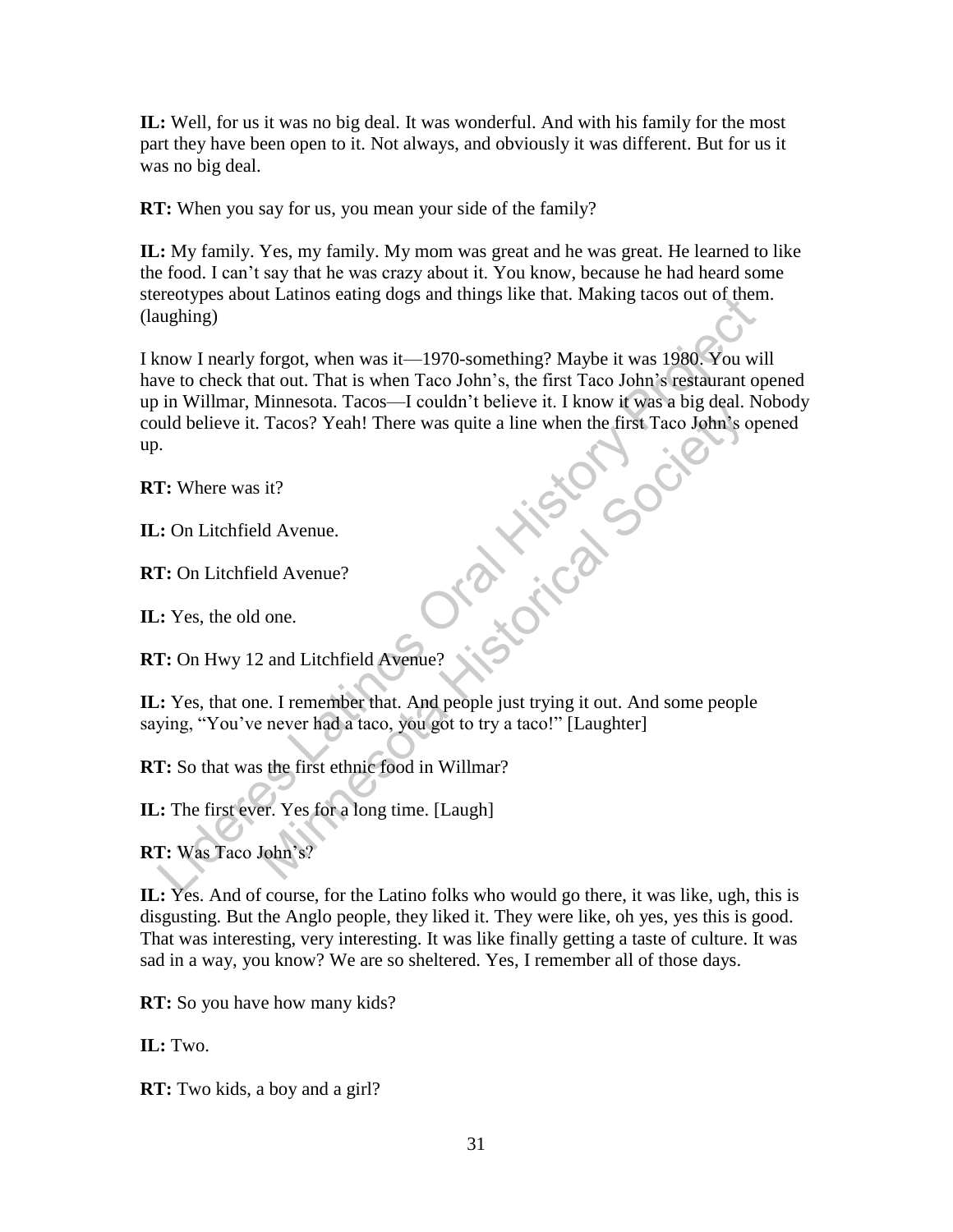**IL:** Yes.

**RT:** Or a girl and a boy?

**IL:** The girl first, and then our son second. So she lived here through a time when again there were very few kids in school that were minority kids. There were maybe two, here and there in some of the classes. And in her class there was maybe one. Which was interesting, that would have been back in 1986 or so.

**RT:** Is that when she was born?

**IL:** 1987, 1988, something like that.

**RT:** So would she feel, to your knowledge was there any big difference between your daughter and the kids, her classmates?<br> **IL:** No, not with her.<br> **RT:** Not with her? daughter and the kids, her classmates?

**IL:** No, not with her.

**RT:** Not with her?

**IL:** No, she was, you know, she would fit in because she was lighter in color.

**RT:** And she had a different last name that you did?

**IL:** Yes, the name was different. And you couldn't pick her out. Nobody knew she was my daughter back then, you know. Et Si that who shows the been back in 1960 or so.<br>
1. Is that when she was born?<br>
2. 1987, 1988, something like that.<br>
1. So would she feel, to your knowledge was there any big difference between youghter and the kids, her the feel, to your knowledge was there any big difference between pekids, her classmates?<br>
Ther.<br>
Her.<br>
Her.<br>
Society of the word of the pecause she was lighter in color.<br>
And you did?<br>
The was different last name that you

**RT:** How many years difference is there between your son and your daughter?

**IL:** Eleven.

**RT:** Eleven years?

**IL:** So there is quite a difference.

**RT:** So is there a big difference with him and your daughter?

**IL:** Yes.

**RT:** Why?

**IL:** Because by then you were seeing Somali kids in the classroom. And it is just so cool, so neat. We started experiencing some kids, some Somali kids starting to come to Willmar.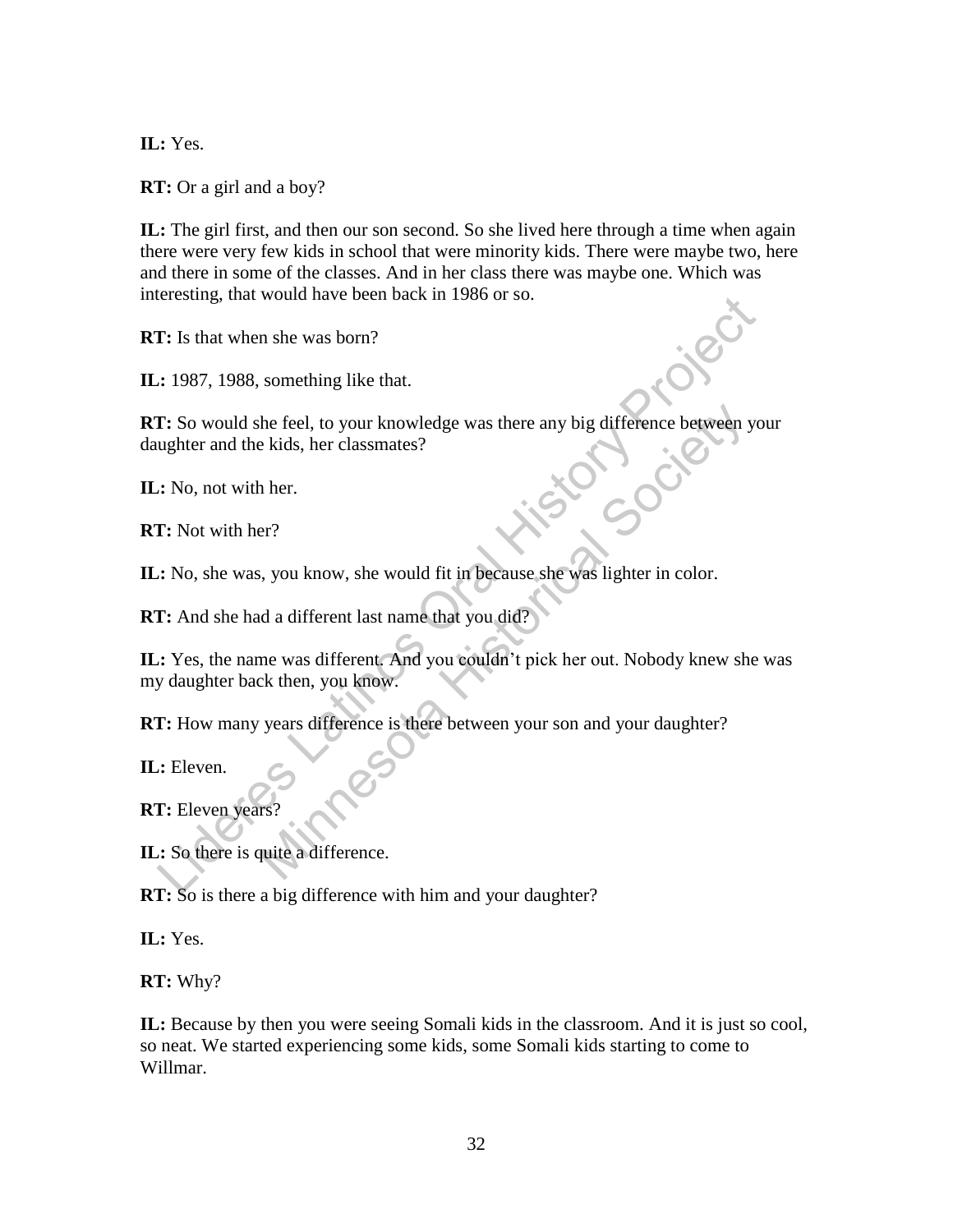**RT:** When did your son enter school?

**IL:** Oh, Ruth, it is hard to remember. About fourteen years ago. So when would that have been? 1999, 2000? I don't know, somewhere around there. He was born in 1994. So it would have been around 1999 or 2000.

**RT:** So when his kindergarten, first grade, preschool class?

**IL:** Oh gosh, in kindergarten did he have any Somali classmates? I don't think he did. In first grade, maybe. I don't think so. I met my first Somali around that time. And I think she was the first one at the Willmar Junior High. She was our very first Somali gal. I think her name was Uhmi? I don't know if anybody remembers that. I don't know if that rings a bell to you or not. But Uhmi was wonderful. She, too, come here about Junior High age and stayed here for many years and then moved on St. Cloud to go to school. Con good, the manner was Unimated and the nave any solution transmists are correlated to the season, the was the first one at the Willmar Junior High. She was our very first Somali gal. In the was the first one at the Will

**RT:** Did you feel like you identified with her because she came as a junior higher and you kind of move to the area as a junior higher?

**IL:** I think yea, and I think some of the teachers just wanted her to feel welcome and feel protected. You know, she was different and because she was only one, she was being bombarded with a lot of caring people. Yes, it wasn't the same as when everyone started coming. [Laugh] You can always handle one, but when many come then it's a different story. exploited by many years and netrimoved on st. Croad to go to see the like you identified with her because she came as a junior higher even to the area as a junior higher?<br>
and I think some of the teachers just wanted her t

**RT:** So were you working with the school district when...?

**IL:** Where was I back then? Yes, what did I do? Well, I started with this, the West Central Integration Collaborative, in 2002 with the Willmar District. And before that, in 2000, I was with Greater Minnesota Family Services doing this kind of work.

**RT:** Now refresh my memory. Did you ever work for PACT 4 Families?

**IL:** Yes, that too.

**RT:** How long did you do that?

**IL:** I don't know.

**RT:** What was that role?

**IL:** Back then we got a grant through the Federal Government, and basically what they wanted to do has to do with mental health and kids.

**RT:** Which was a good transition for you, coming from what you had been doing?

**IL:** Yes, it was.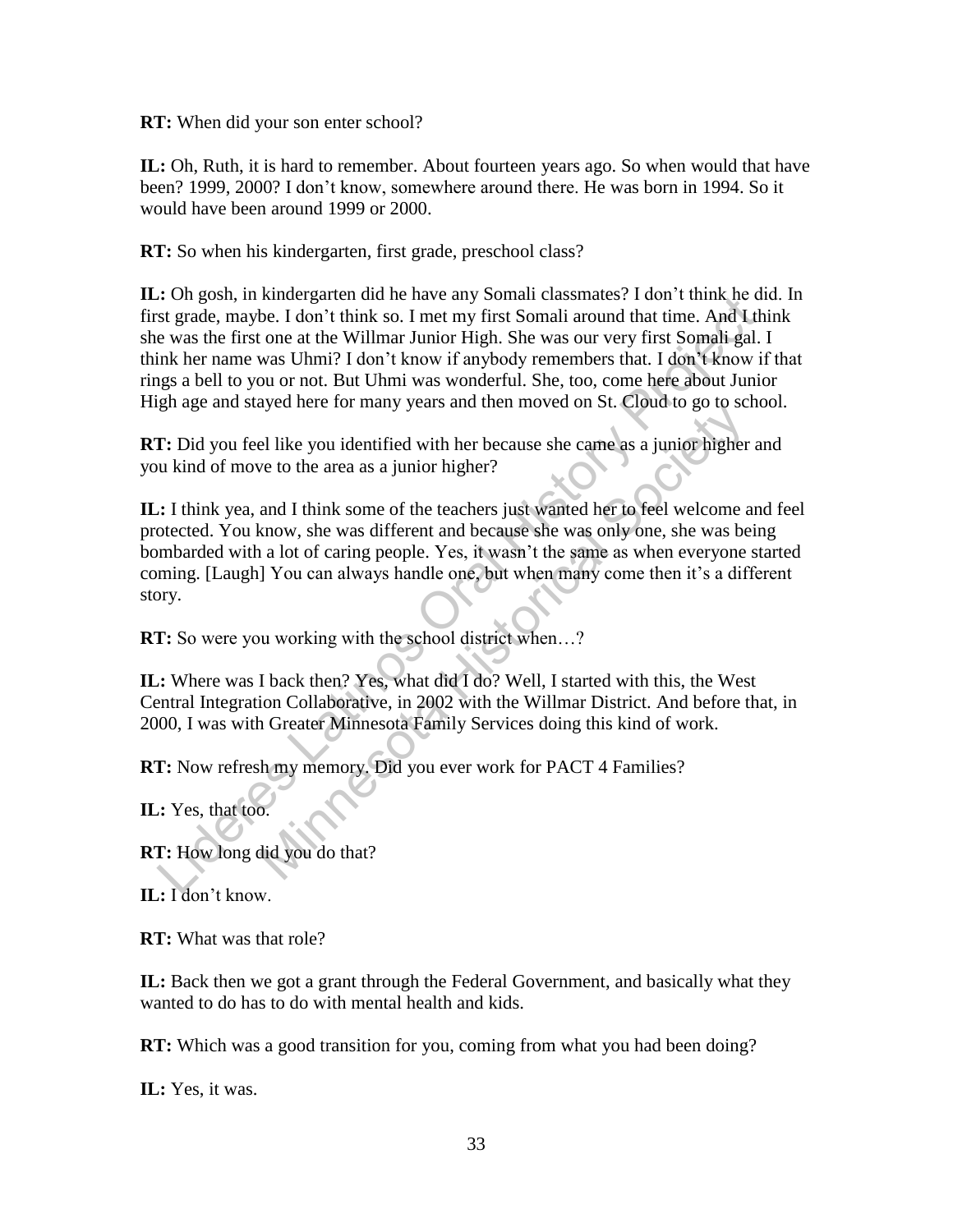**RT:** It was a good transition for you coming from Prairie Lakes to Pact 4 Families?

**IL:** Right, and so we got a huge grant. It was like a five or six million dollar grant to work with families. To reduce out of home placement for kids with mental health issues. And back then, it was to try to help Pact 4 Families to become more culturally competent. You know, nationwide there was a trend where they started to see the kids of color being placed in detention centers, out of home placement and so forth at a much higher rate than their Anglo counterparts.

Back then, our call was to make sure that the counties that Pact 4 worked with were aware of some cultural things that could be in place. They needed to make sure that services were being offered in a culturally competent manner. So, do you have interpreters, do you have bilingual workers, do you have written materials, videos, do you have this and do you have that? They needed to be sure they had all these things when working with Latino families. Example 12 And that the settlement and the solutions and then we started the solution or solution and the solution or solution of solution and the solution or solution or solution or which are the protections, the projecti

**RT:** So how long were you there for that, with that particular organization?

**IL:** Three or four years.

**RT:** Three or four years?

**IL:** Yes, until the school recruited me then for this job, with the Integration Collaborative.

**RT:** And that is called the West Central Integration Collaborative?

**IL:** Yes. And at that time, we started with three school districts only.

**RT:** And that was?

**IL:** Willmar, ACGC and NLS. And at that time it was really focused on school activities. You know, bringing about some cultural changes. Making sure that kids of color could have some activities also that they could relate to. I know back then, it was the soccer program that began. There was talk about a soccer program, and then we started the program because with the monies available we were able to support a soccer program that would be there with scholarship dollars for some of the kids who couldn't afford it. And things just grew from there. by ou have thing and workers, to you have which matchnies, victors<br>you have that? They needed to be sure they had all these things v<br>atino families.<br>In years?<br>atino families.<br>In years?<br>atino families.<br>They needed to be sur

**RT:** So, now the focus continues to remain the same or has the mission changed?

**IL:** Well, now we are, the focus is much broader. It is more inclusive of not just the school system but also the community. Because if the community is not there to support you, you will not survive. Then there is Economic Development with the WAMM, the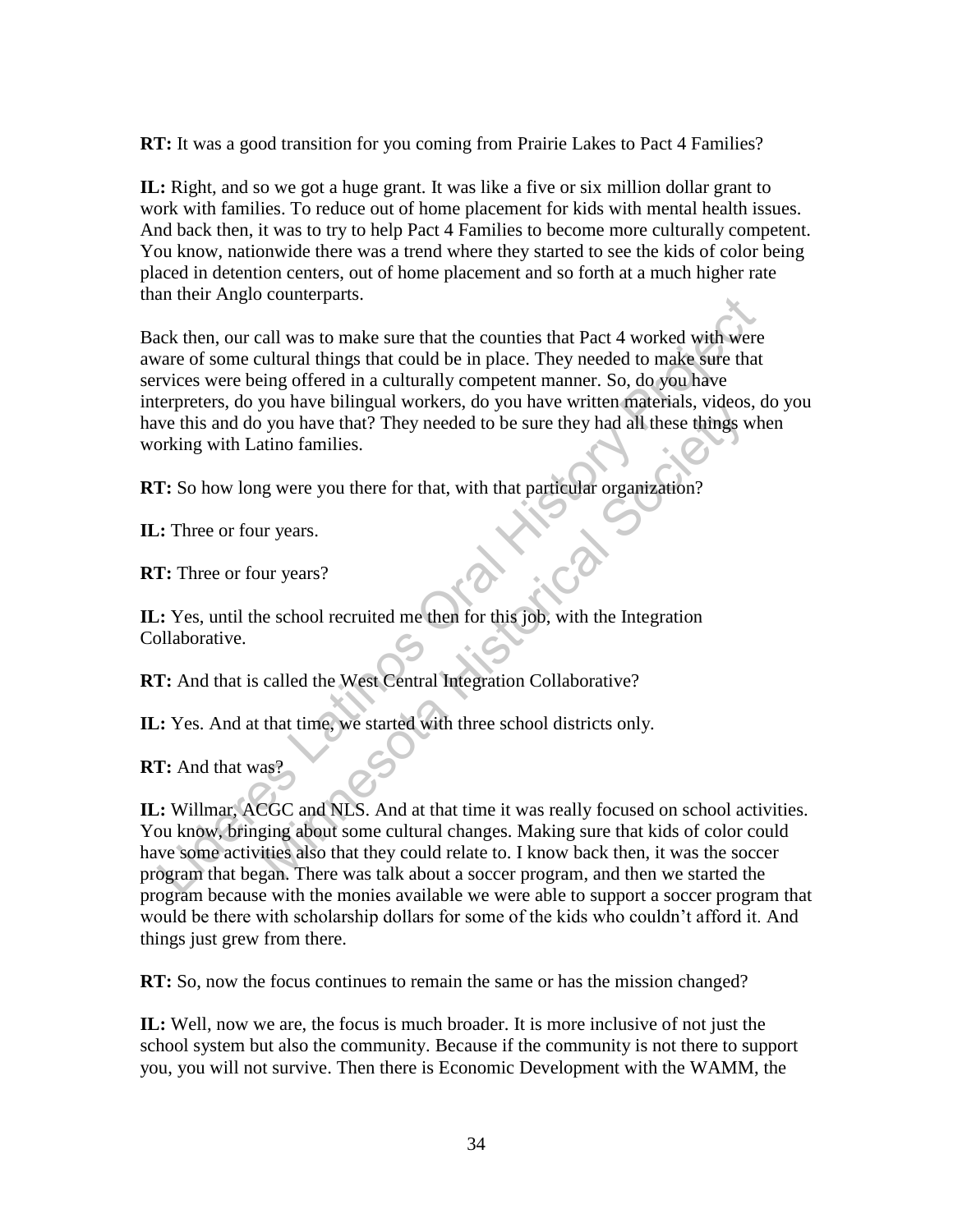Willmar Area Multicultural Market. And just promoting economic development for Latino—and not just Latino, but also for Somali and other minority entrepreneurship.

**RT:** So what is your role there at West Central or the Collaborative?

**IL:** Right now, I run the Collaborative. I am the director. I oversee the budgets, and all kinds of committees. Grant writing. I write, write, and write in front of the computer. But also making sure the community understands that we are a vital part of this community and that we need to be supportive of each other. And when new people come to town, we need to face that straight ahead and let them know that they do not need to fear anything. We are all the same to a certain extent. And that change is here. Change has been here for awhile. It is not bad thing. It is okay.

**RT:** So if you could compare Willmar as it is today versus as it was when you got here, what are some differences that you see?

**IL:** Well, I see more diversity, and not just in people of color and different cultures. We have always had different Northern European cultures. People like to think that we are all just one happy Norwegian family, but we are not. There are not just Norwegians, but people from Germany or Sweden and all those folks. But I think it is more fun now. I think that when you study cultures, and you know this, we bring some different values and some different traditions. And I like that. I think immigrants, when they come to this country, bring such wonderful values that a lot of generations have forgotten. I mean kids don't know what to do with an iron. Kids don't know how to make anything homemade. [Laughs] Kids think they are entitled to everything. You know, they have no idea that you are suppose to work for what you own or for your money, or this or that. u and we need to be supply our and History and Mindy and the may be people come to the same that startight ahead and let them know that they do not need to fear any and each of the same to a certain extent. And that change old compare winnia as it is loody versus as it was winch you got<br>differences that you see?<br>There different Culture different Culture<br>different Northern European cultures, People like to think that w<br>Norwegian family, but w

The Latinos can be loud and we like music. We love a party, where our Norwegian folks and our Northern European folks don't. They're like, we like it quiet, we like order, right? Those types of things. I have noticed that difference. Now, if you want to go to a wedding, you can. If you want to go to a quinceaňera, and you have been invited, that's wonderful. If you want to have a taco at the mall, you can. Or you can eat at the Somali restaurant. Oh my gosh, I always tell people what they are missing out on. Oh, that food is wonderful. But not just the food, but the way they dress, they way they carry themselves. The women are just wonderful, and so are the men. No, it has changed a lot. I mean you go to Cash Wise, or you go to Wal-Mart, and you can find anything. You can find products from Mexico, like tamales. What a difference! What a difference!

**RT:** So no more having to make do?

**IL:** Going to Chicago to buy all your stuff for one single season of tamales. (laughs) Isn't that something? That is something. I can't believe it. Thank goodness for my mother who kept doing that.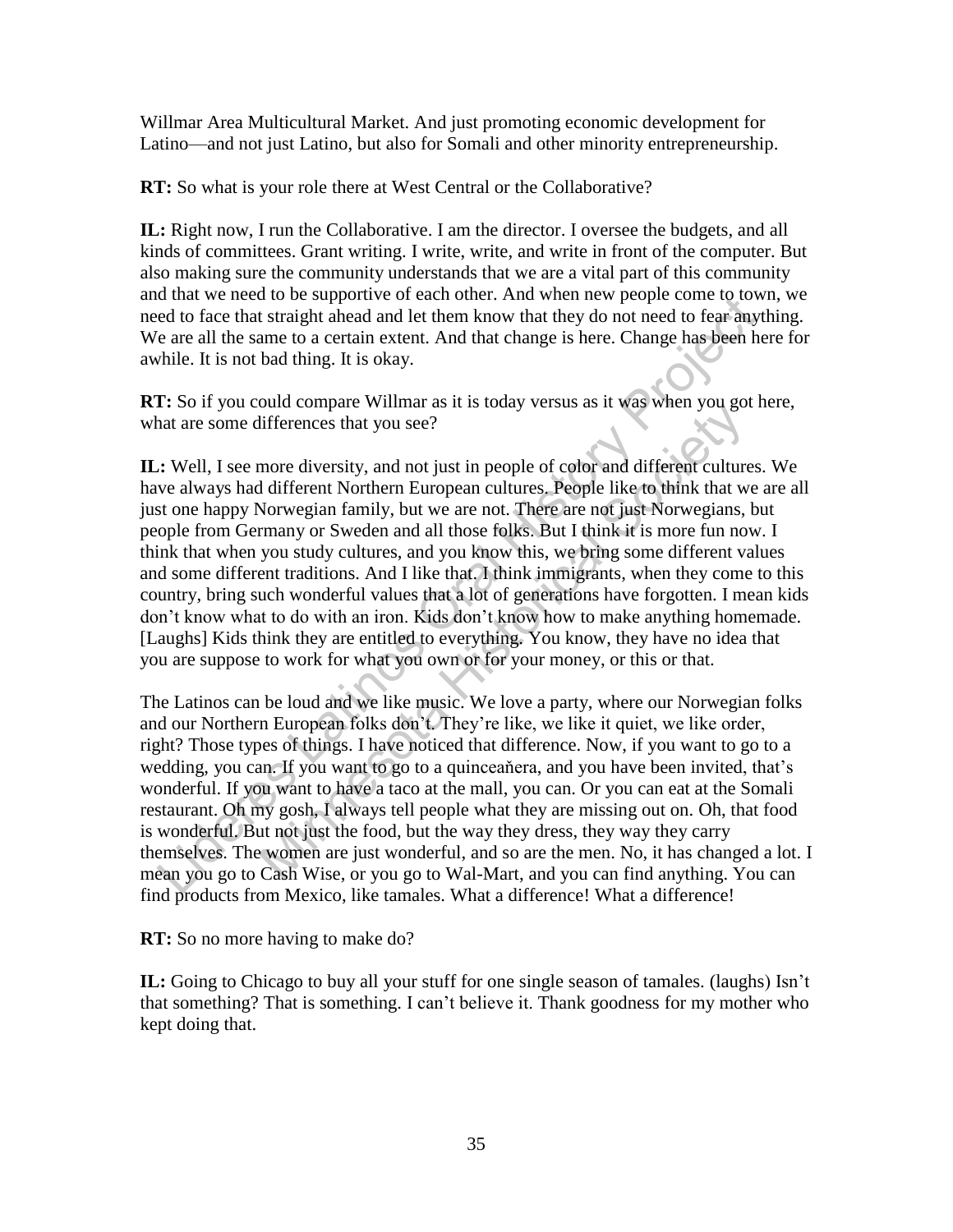**RT:** Are there some traditions that you are really glad you are able to pass on to your daughter and your son? Are there some traditions you would have liked to instill in them, but you just weren't able to?

**IL:** Well, I feel bad for our daughter we weren't able to have a quinceaňera. I mean at that time, it wasn't that we weren't able to, it was just that we felt, "who is going to get it? The people here are not going to know what the party is about." And we should have done it anyway. She had wonderful friends. I think that is one we wish we would have done. And you don't have to go all out. You can just enjoy sharing that with other folks.

It is certainly fun to see other families now do that. So that is one thing. The other one is some of the foods. You now, I don't make tamales, I buy them. But just so you know, we do have cooking classes with my older sister. She invites us over to learn. So we are learning, because we do want to pass that on, because I do think that something that simple that brings so much happiness is worth learning and passing on. And then there is showing the respect for your elders. I just don't see that sometimes with Anglo kids – respect for their grandparents and things like that. Where our kids are brought up to do that. me. Study you don't have to go an out, 1 ou can just enjoy shamig that whill onder it<br>is certainly fun to see other families now do that. So that is one thing. The other or<br>me of the foods. You now, I don't ranke tanades,

**RT:** Do you think that is a cultural thing or do you think is more of a generational thing?

**IL:** Well, I guess it could be a generational thing. But I am surprised as to how strong that is in the Latino community. And how kids are so grateful or so thankful for their grandparents and are willing to do anything for them.

**RT:** You don't really see that in the Anglo community?

**IL:** Oh, I do, I do. But not to that extent. No, I think we have gotten to the point now where it is more about money. It's like if I am good to my grandparents, I am going to get their money. Where we don't think that way. We just do it because we really want to do it. Money has nothing to do with it. Well, it could be. It could just be generational. But how do we teach our kids to go back to some of those things? That's why I think immigrants are good for communities. That hard work ethic and those values are important to see, especially in these times—in tough economic times. Example 18 and the pass unto the pass worth learning and passing on. And then<br>get os so much happiness is worth learning and passing on. And then<br>pect for your elders. I just don't see that sometimes with Anglo kis<br>grandp

**RT:** What are some, what were the major values that your parents instilled in you, do you think?

**IL:** They are pretty much the same as everybody else, except that we take ours a little more seriously. Respect for others, value yourself, and value your culture. Don't forget where you came from. But I think a lot of folks would say the same about their parents, and that that's what they were taught. Education is important if anything is important. Education, hard work, and those types of things. Through hard work you will get what you reap, I guess, what you sew. And not using excuses. I mean, there were never any excuses, like saying that just because you were brown you can't get ahead, or just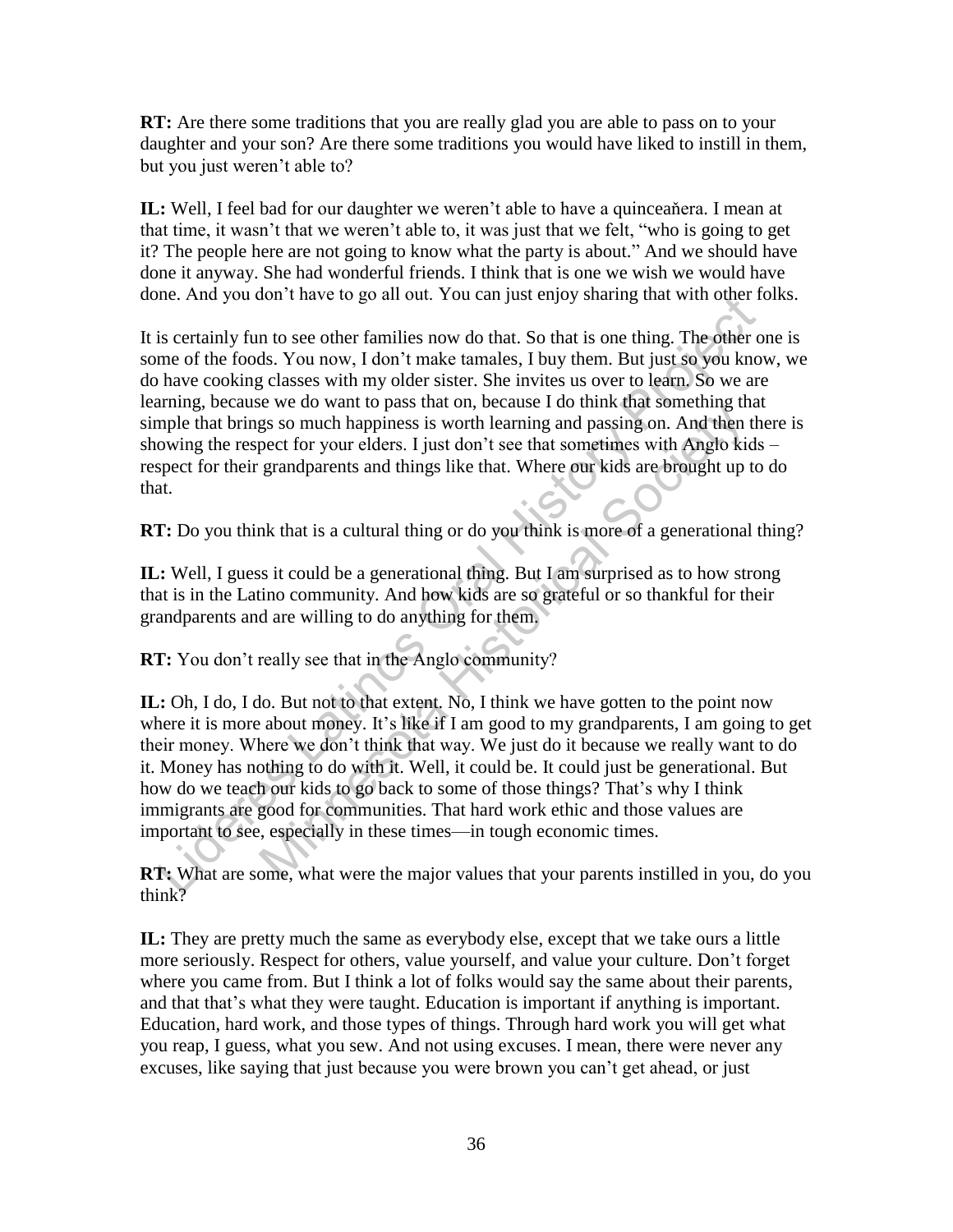because you are this you can't get ahead. No. You know you can get ahead, you can use whatever you have, whatever skills you have got.

**RT:** So now that your daughter is out of the house and she is married, does she have a family of her own?

**IL:** Yes.

**RT:** Is she starting a family of her own?

**IL:** Oh yes. She has a little girl who is six and half. A husband who is Anglo. I don't know his exact background as far as the cultural thing. [Laughs] She went to school and she is BSN. She got her Bachelor in Science in Nursing. So she is an RN [Registered Nurse] at the hospital.

**RT:** What are some values that your daughter is teaching her kids, her children that have kind of come from your parents?

**IL:** I would say family. You know, always family first and everything else second. She really likes that. I think when we go and visit my side of the family down in San Antonio, she always feels wonderful about it. Not that she doesn't like her dad's, because she does. But we are warmer, we are louder, we have more fun. That kind of thing.

The other values are: go to school, learn something, do something with your life, don't take it for granted. If you want to pass on some traditions, great, let's do that, and you should. And she has. The other one is the language. She speaks Spanish. She studied it. And she uses it if she has to at the hospital to help other folks. She has worked with minority populations. She spent a couple of months down in South Africa and worked in the villages. And she did some wonderful work over there with pregnant women. Delivered children, so I think we have taught her that people are people, and you need to value everyone as human beings. 1: Is sue stating a taimly of her own?<br>
2: Is sue stating a taimly of her own?<br>
2: Oh yes. She has a little girl who is six and half. A husband who is Anglo, 14on'<br>
colow his exact background as far as the cultural thing. splant.<br>
Some values that your daughter is teaching her kids, her children th<br>
om your parents?<br>
family. You know, always family first and everything else second<br>
I think when we go and visit my side of the family down in

**RT:** What would you like to see Willmar become? What would your ideal Willmar look like in the future?

**IL:** In the future, oh boy! I don't think it can, but we can try. [Laughs] I think it would be nice to come to our senses and be present in 2009. It is 2009. I love history. I love it, love it, love it. Don't get me wrong, but I think we need to be living life as it is today, not in the past. I like diversity. I think Willmar is starting to look somewhat like the rest of the world, or like the Twin Cities. Although, obviously, we don't have the population, the large population the Twin Cities has. But that is what I would like to see, to keep the diversity alive, and to keep it growing. I mean, I go to other towns, smaller towns, bigger towns, and it is just so nice to come back here and see the difference. Those other towns are still back where I was in 1975. There are towns still like that. I want to tell them, "It is 2009—get with it." So I think we are moving forward. But that's what I would like to see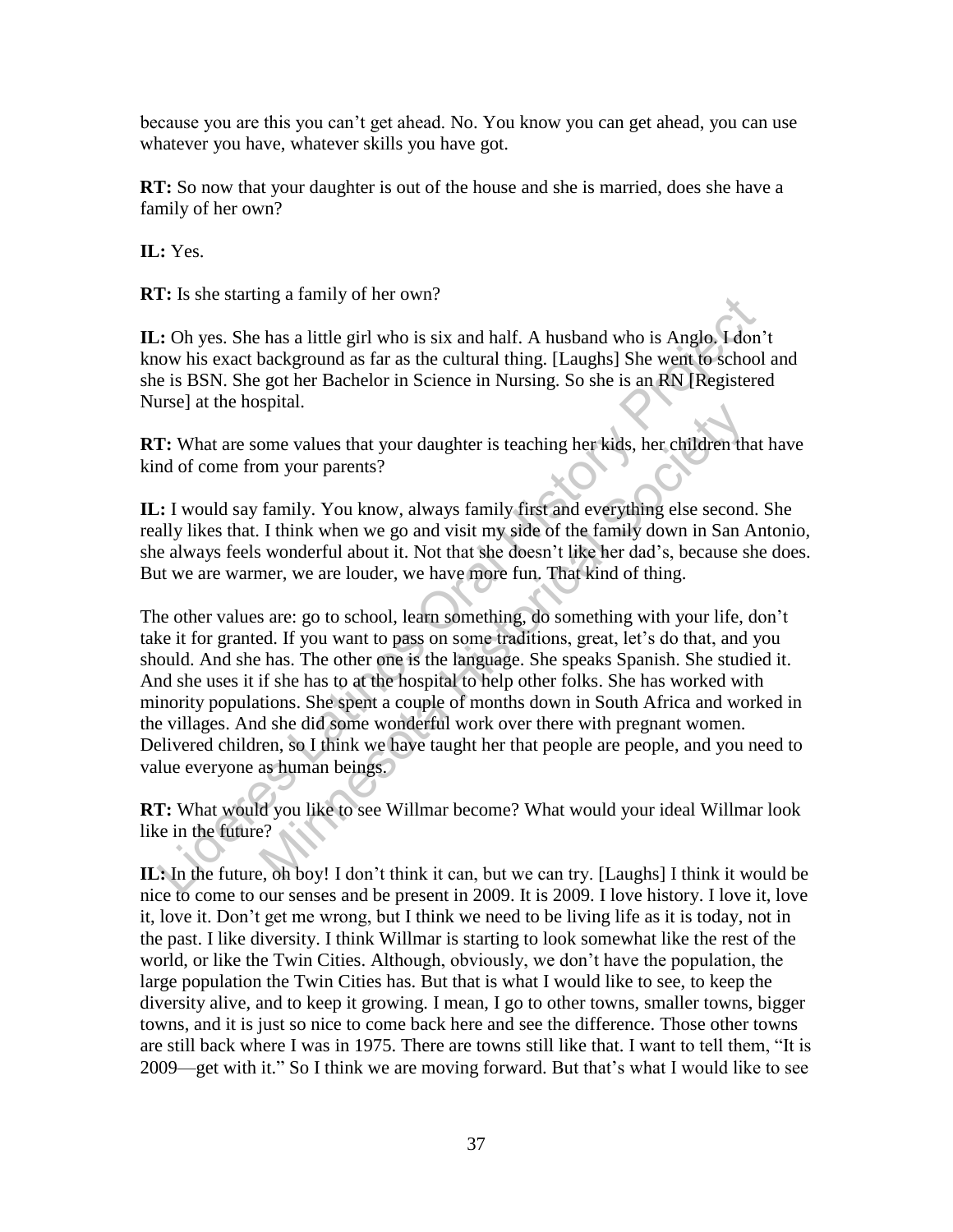in Willmar. Willmar should be—well, it would be nice if it could look like Paris, too, but that's not going to happen. [Laughs] I like the diversity.

I haven't talked about my trip to China. I went to China in 2006. That was quite a trip, and it was arranged through the school. We applied for a federal grant to start the Chinese program so that Mandarin Chinese could be taught at the high school. And we were awarded that, and then the Chinese government invited us to go over there, in hopes that we would have a cultural exchange of students or staff. Now we are getting a Chinese teacher to come here to Willmar. But one of the things when I was in Beijing, and we were driving around, they were driving us all over the place. One of the things that everybody missed, all the folks in our group—and there were about a thousand to two thousand educators from the U.S.—was the lack of diversity. If you wanted to have Mexican food one night, you couldn't. If you wanted to have spaghetti one night, guess what, you can't.

**RT:** You could have noodles, but not spaghetti.

**IL:** That's right. If you wanted to see black people, they don't exist in China. There are brown people, you know, some Chinese. Obviously, there is some diversity within China, don't get me wrong. There are different groups, and yes, some people look different than others, but it is not the diversity that we have here. Everybody missed that, they were saying, "wow, this is what it looks like to be one kind of people."

It was fun when we were there; it was great. But, boy, it was nice to come back to the United States and see the changes. To see just how different things are here. We can pick anything we want. For food, for ambiance, or just to go anywhere. And they can't in China, and that's what I experienced for ten to twelve days, and it was sad. Everyone was hungry for something different than scorpion, fish, shark, donkey, whatever other weird stuff we had. We had all kinds of weird food. But it was fun, too. It was China and it was great. Lie to come nee to winnia: but one or the tumps when t was in pelpig, and where the domen tere driving around, they were driving us all over the place. One of the things but<br>erped missed, all the folks in our group—and the have noodles, but not spaghetti.<br>
If you wanted to see black people, they dom't exist in China. The<br>
oul know, some Chinese. Obviously, there is some diversity within<br>
ong. There are different groups, and yes, some people

I think one of the things that speaks loudly of a good community is that you do have some diversity. It shows, I don't like the word tolerance, but it shows that you are able to move beyond the differences. And that you are trying to work with each other. Not that we love each other dearly, we don't. But we do enjoy it sometimes, and we learn to like things that come from other cultures and other ways of doing things. It's okay. Well, over there in China there was one culture, one way to be, one food, that was it. There was a McDonalds, Subway and KFC, but to get to that was impossible.

**RT:** Any last thoughts or comments you would like share with Minnesotans of the future?

**IL:** Minnesotans of the future. You know, I think of it sometimes. And sometimes I even dream of it, and how we are making such a big deal about all this difference and then when our kids grow up, it is not a big deal. This is what the world will look like. And I